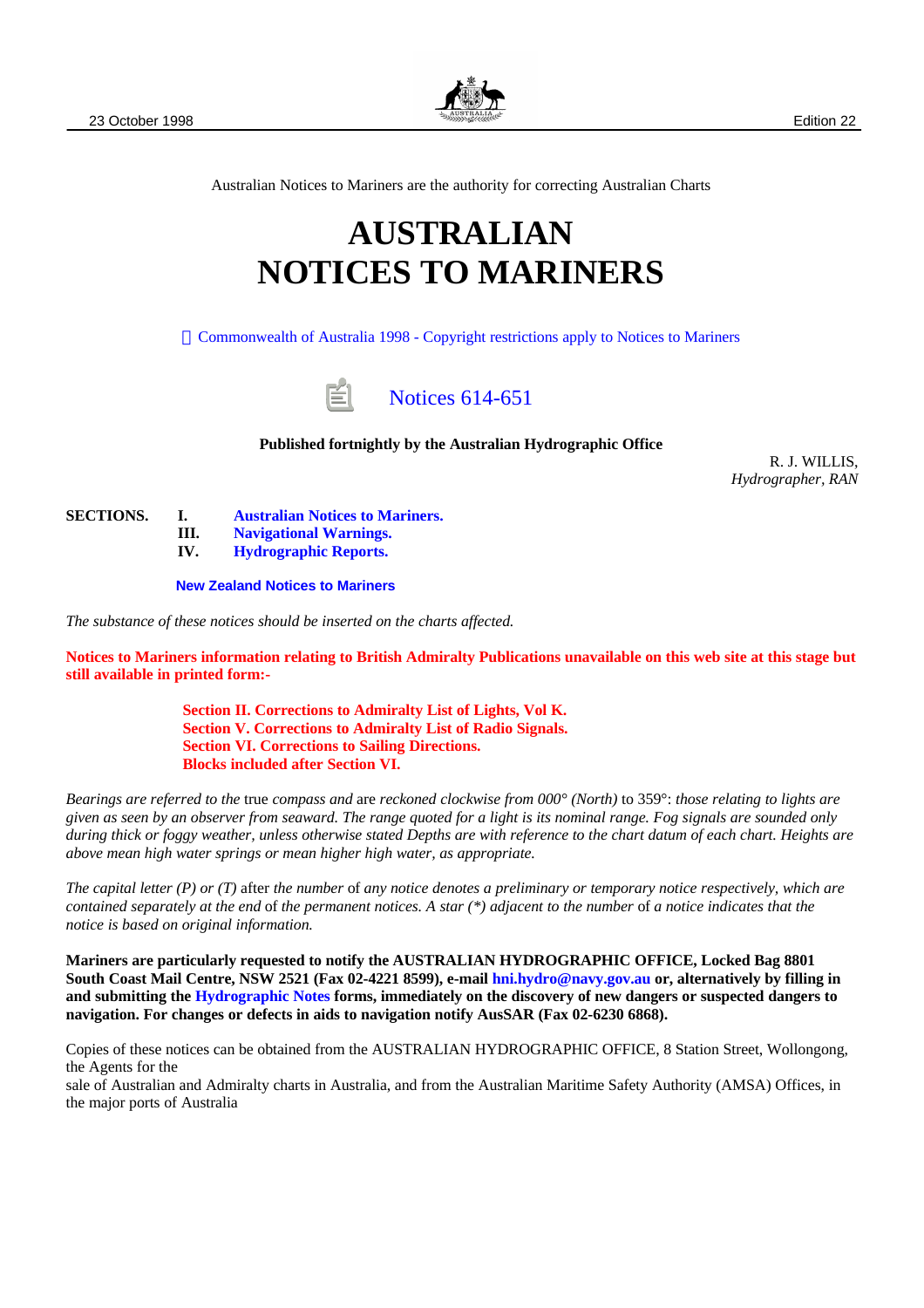<span id="page-1-0"></span>The Commonwealth of Australia is the owner of, or is otherwise responsible for, the copyright in this work. It is protected under the Copyright Act 1968 and international convention. Except as expressly authorised below, the work may not be copied, reproduced, adapted, changed or commercially exploited, in whole or in part, or the format in which it is stored altered, without the prior written permission of the Australian Hydrographic Office. The Notices may be copied for the purpose of inserting their substance on official charts and other publications. However, any copies of the notices may not be sold for profit.

© Commonwealth of Australia 1998

#### **NUMERICAL INDEX OF CHARTS AFFECTED**

Notices **Aus Chart** 

<span id="page-1-1"></span>**Edition No 22** *23 October 1998*

| 614      | Aus 601, Aus721, NP 284                                     |
|----------|-------------------------------------------------------------|
| 615      | Agents for the sale of Charts and Hydrographic Publications |
| 616      | <b>Aus 202</b>                                              |
| 617      | <b>Aus 203</b>                                              |
| 618      | Aus 809                                                     |
|          | Aus 236                                                     |
| 620      | Aus 236                                                     |
| 621      | Aus 241                                                     |
| 622      | Aus 370, Aus 821, Aus 4620, Aus 4621, INT 621               |
|          | Aus 370, Aus 821, Aus 4620, Aus 4621, INT 621               |
| 624      | <b>Aus 257</b>                                              |
| 625      | Aus 374, Aus 833                                            |
| 626      | Aus 292, Aus 293, 376, Aus 839                              |
| 627      | Aus 292, Aus 293, Aus 700                                   |
| 628      | Aus 292, Aus 293, Aus 700                                   |
|          | <b>Aus 303</b>                                              |
| 630      | Aus 305                                                     |
| 631      | Aus 306, Aus 410, Aus 715                                   |
| 632      | Aus 18                                                      |
| 633      | Aus 4603, INT 603                                           |
| 634      | Aus 414, Aus 4603, INT 603                                  |
| 635      | Aus 115, Aus 334, Aus 755                                   |
|          | Aus 334, Aus 755                                            |
| 637      | Aus 134, Aus 343, Aus 345, Aus 444, Aus 776                 |
| 638      | Aus 125, Aus 345, Aus 444, Aus780                           |
| 639      | Aus 781                                                     |
| 640      | Aus 422, Aus 445B, Aus 790                                  |
| 641      | Aus 150                                                     |
| 642      | Aus 152                                                     |
| 643      | <b>Aus 150</b>                                              |
| 644(T)   | Aus 814                                                     |
| $645(T)$ | Aus 824                                                     |
| 646(T)   | <b>Aus 252</b>                                              |
| $647(T)$ | Aus 256, Aus 257                                            |
| $648(T)$ | Aus 371, Aus 827                                            |
| $649(T)$ | Aus 840                                                     |
| 650(T)   | Aus 143, Aus 158                                            |
| $651(T)$ | Aus 182, Aus 357, Aus 357A, Aus 358                         |
|          |                                                             |
|          |                                                             |
|          |                                                             |
|          |                                                             |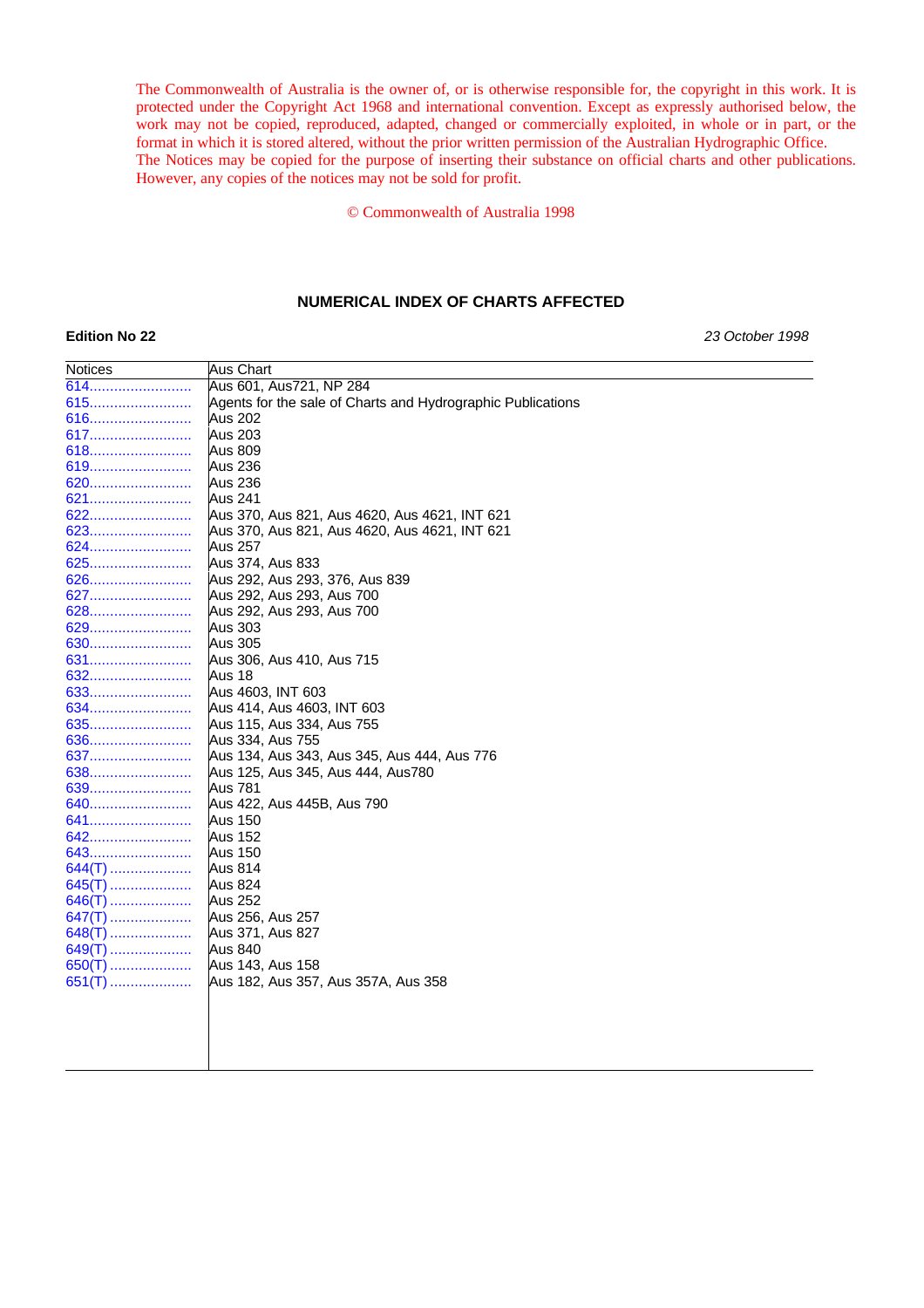#### <span id="page-2-0"></span>**614 AUSTRALIA - Publications.**

RAN Hydrographic Service (98/16230). *(AH17/3)*

| (1) New edition |                   |                                                                                                                                                       |          |                |                                      |         |
|-----------------|-------------------|-------------------------------------------------------------------------------------------------------------------------------------------------------|----------|----------------|--------------------------------------|---------|
| Chart           | Published         | Title and description of amendments                                                                                                                   | Scale    | Folio          | <b>Index Chart</b>                   | Price   |
| Aus 721         | 11/9/98           | Australia - North Coast - Northern Territory - Port<br>Essington to Snake Bay<br>General updating throughout, including RAN<br>survey of Vashon Head. | 1:75 000 | 2              | Aus 5020A                            | \$25.00 |
|                 |                   | (2) New edition to be published shortly                                                                                                               |          |                |                                      |         |
| Chart           |                   | Title, limits and description of amendments                                                                                                           | Scale    |                |                                      |         |
| Aus 601         | Casey             | Australian Antarctic Territory - Wilkes Land - Approaches to                                                                                          | 1:50 000 |                |                                      |         |
|                 | Plan: Newcomb Bay |                                                                                                                                                       | 1:12 500 |                |                                      |         |
|                 |                   | (3) New edition of Admiralty publication                                                                                                              |          |                |                                      |         |
| NP No           |                   | Title and other remarks                                                                                                                               | Date     | <b>RRP(UK)</b> | Remarks                              |         |
| <b>NP 284</b>   |                   | Admiralty List of Radio Signals, Volume 4, Meteorological<br>Observation Stations, 1998/99 edition                                                    | 10/9/98  | £16.00         | The 1997/98 edition<br>is cancelled. |         |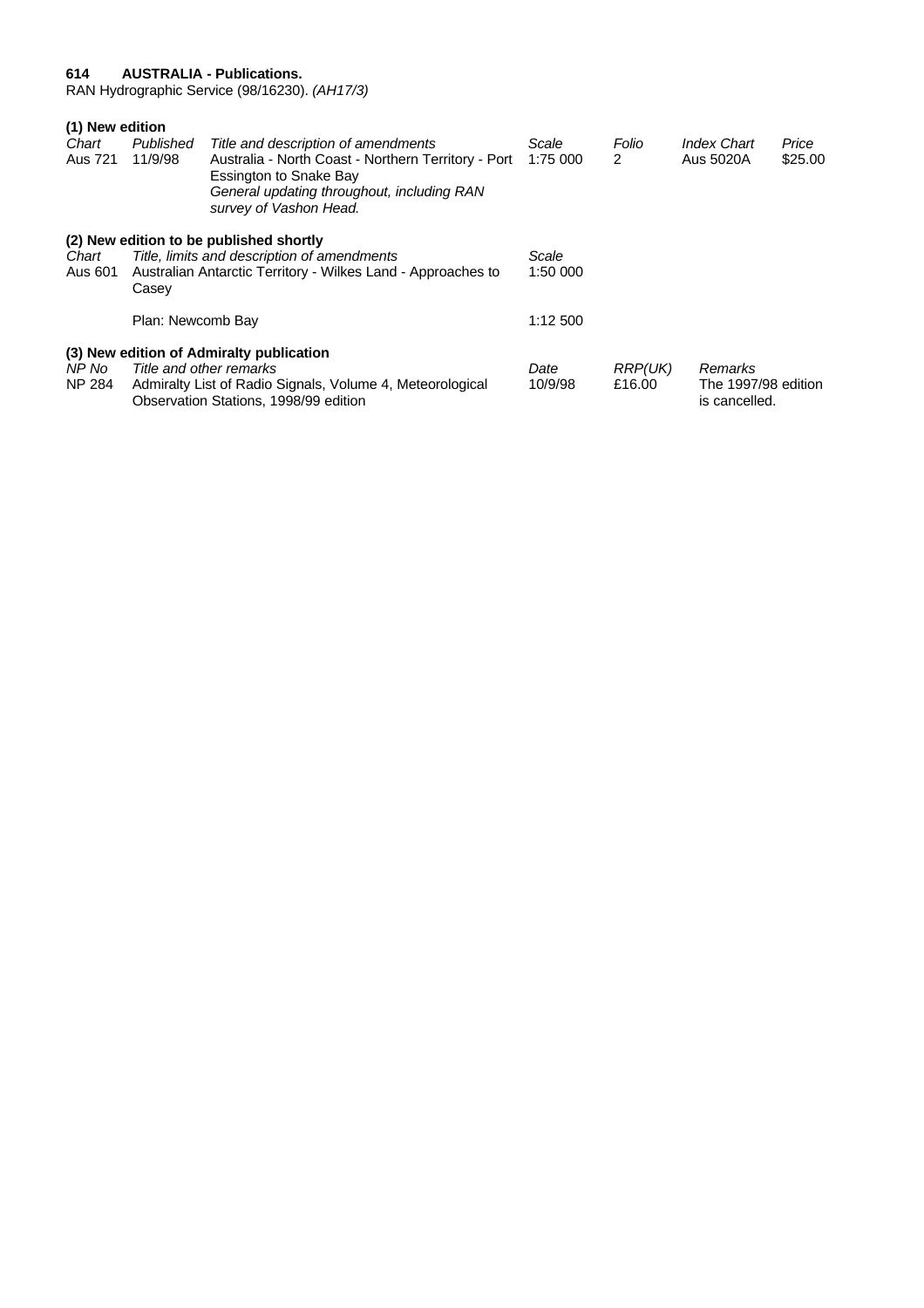#### <span id="page-3-0"></span>**615 AUSTRALIA - Agents for the sale of Charts and Hydrographic Publications.**

RAN Hydrographic Service (98/16444). *(AH 41/155)*

The following Chart Agent has had a change of address:

### **NEW SOUTH WALES**

Sydney Map World Shop 1, 136 Willoughby Road (cnr Albany Street) Lane Cove NSW 2066 Fax (02) 9966 5775 Phone (02) 9966-5770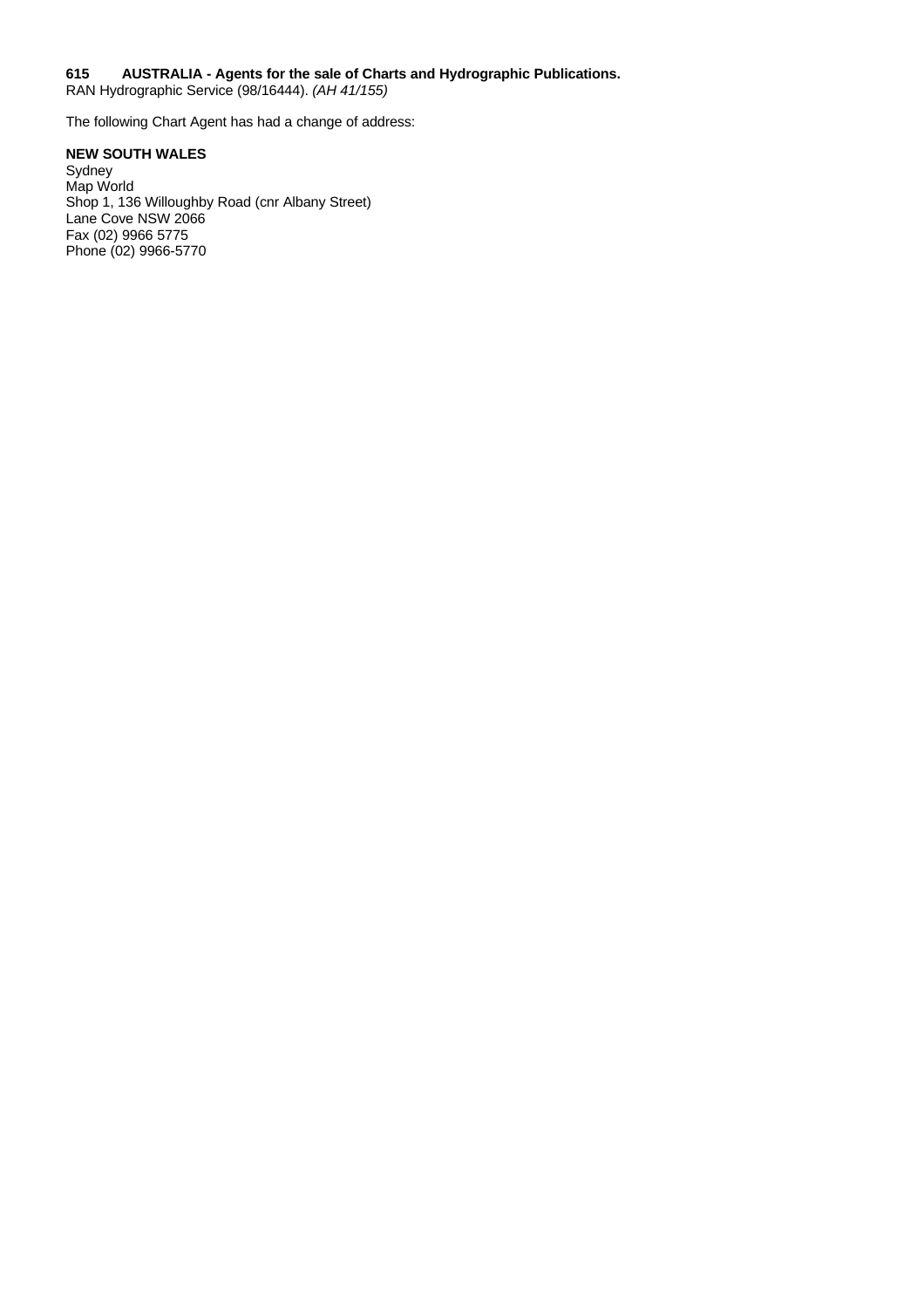<span id="page-4-0"></span>**616\* AUSTRALIA - NEW SOUTH WALES - Port Jackson - Goat Island - Light buoy.** SPC (98/15339). *(AH 65/80)*

#### **Aus 202** [*591/98*]

Substitute port lateral pillar light buoy, *Q(3) R. 5s,* for port lateral cylindrical light buoy 33º 51'.13 S 151º 11'.87 E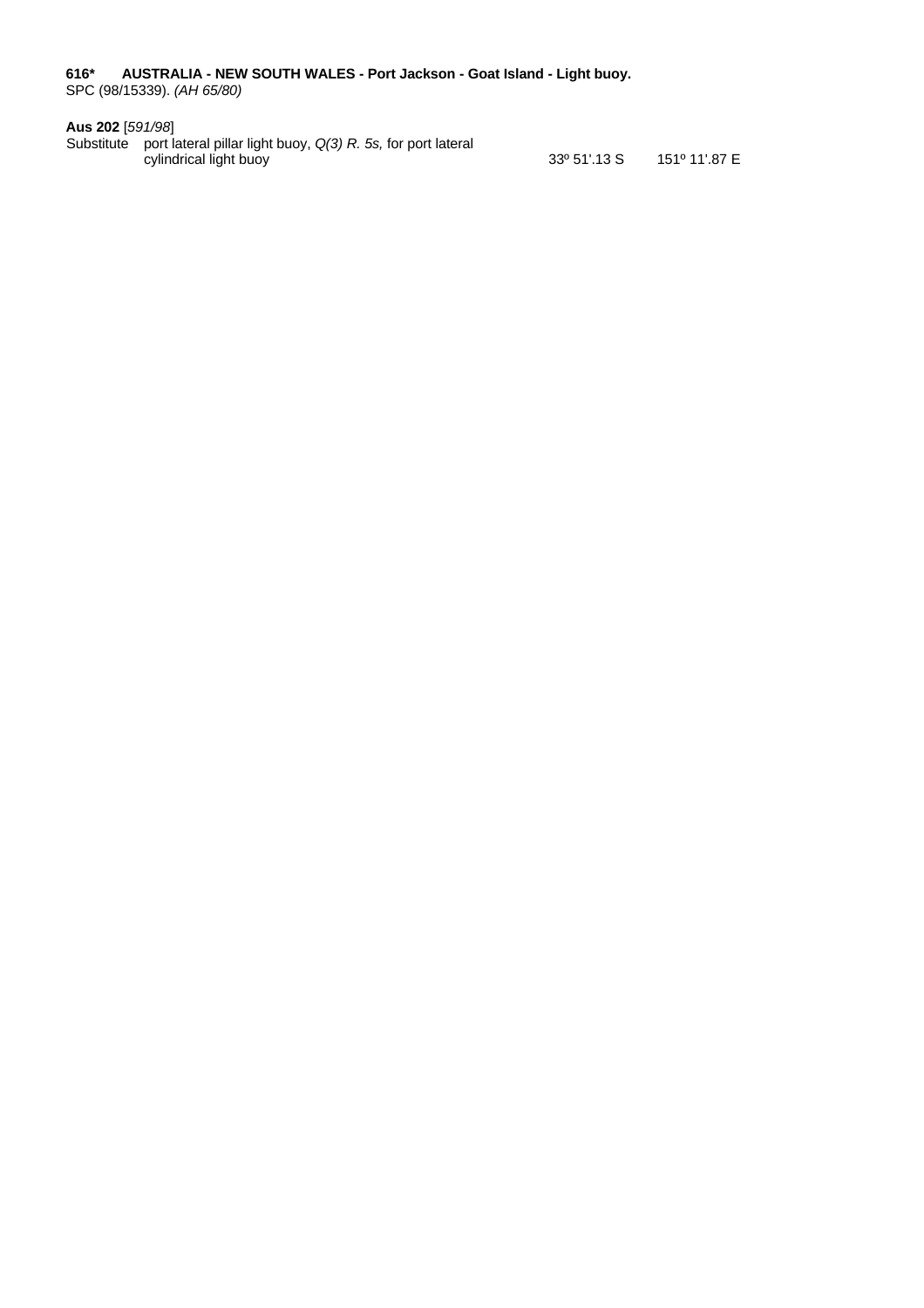<span id="page-5-0"></span>**617\* AUSTRALIA - NEW SOUTH WALES - Port Jackson - Rydalmere - Naval waters revoked.** PSS (98/15385). *(AH 98/166)*

# **Aus 203 (inset, Parrmatta River)** [*402/98*]

33º 49'.52 S 151º 03'.29 E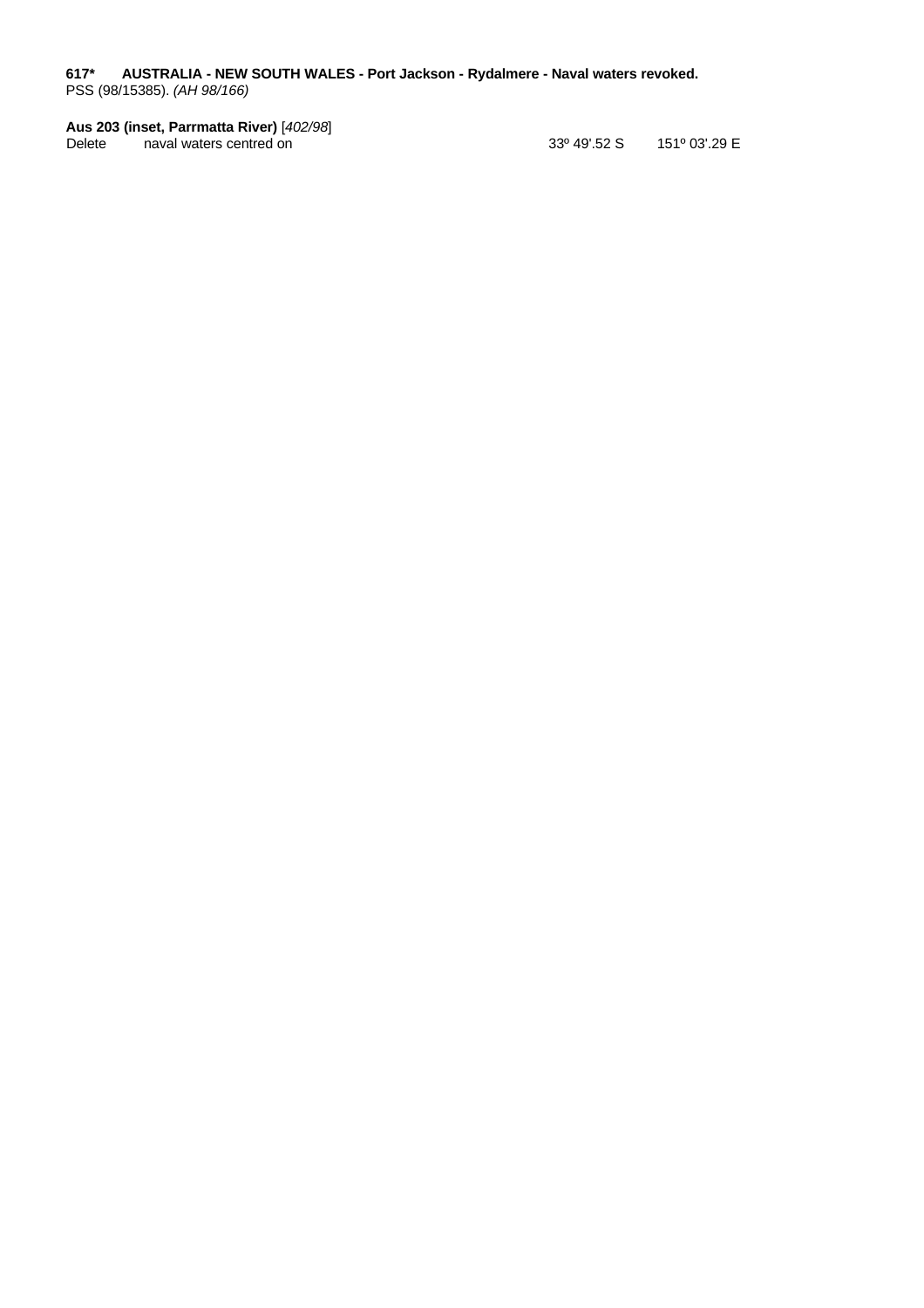### <span id="page-6-0"></span>**618\* AUSTRALIA - NEW SOUTH WALES - Lake Macquarie - Blacksmiths Point - Depth.**

RAN Hydrographic Office (98/15967). *(AH 61/126)*

# **Aus 809 (plan, Lake Macquarie Entrance)** [*432/98*]

depth,  $Q_4$   $m$ 

 *m* 33º 05'.06 S 151º 39'.18 E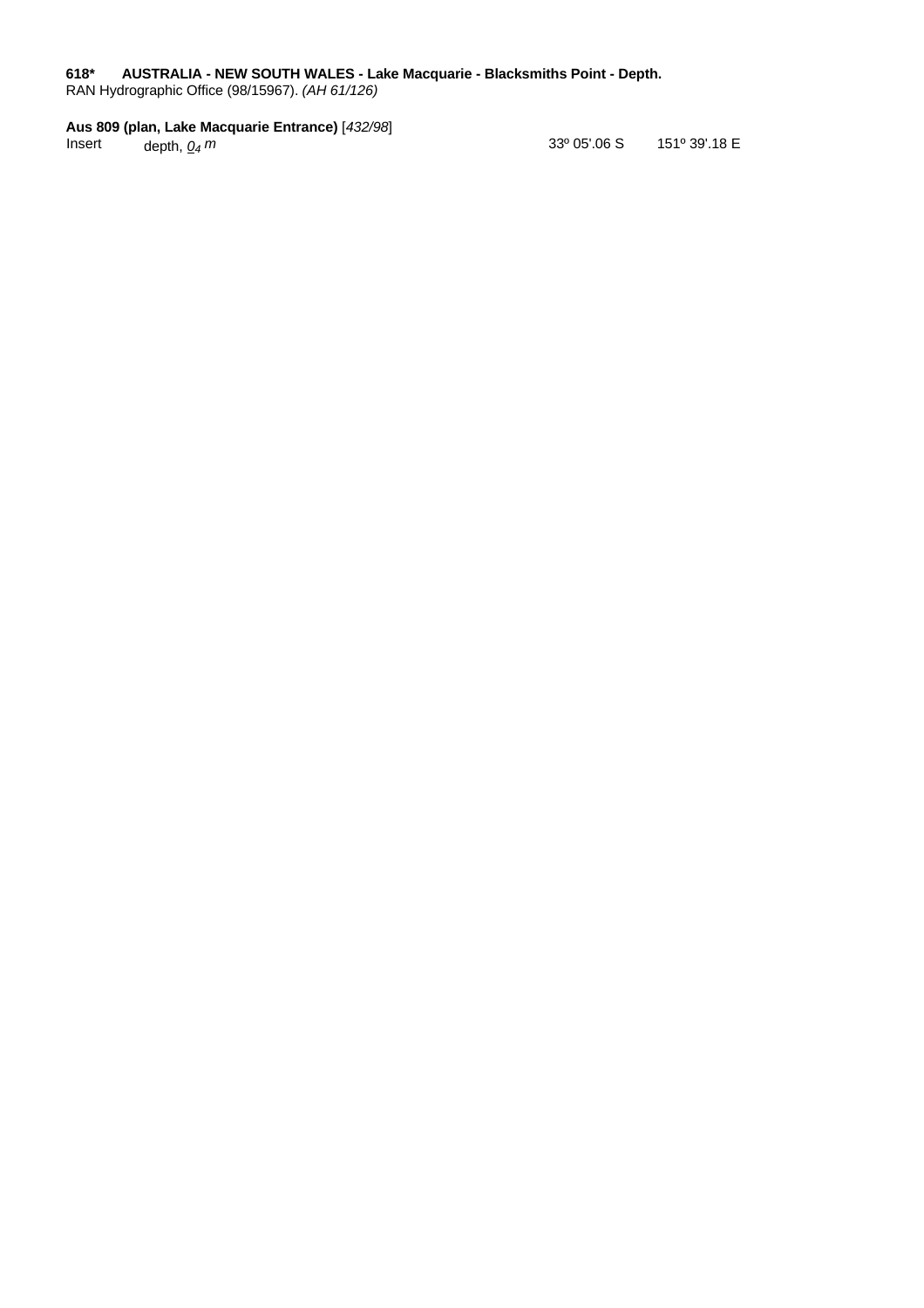#### <span id="page-7-0"></span>**619\* AUSTRALIA - QUEENSLAND - Moreton Bay - Chain Banks - Rocks.**

DOTQ Chart Moreton Bay (Manly to Mooloolaba) (98/16547). *(AH 62/126)*

### **Aus 236** [*592/98*]

|        | Substitute fish haven for underwater rock | $27^{\circ}$ 24' 5 S       | 153º 18'.6 E                 |
|--------|-------------------------------------------|----------------------------|------------------------------|
| Delete | underwater rock                           | 27º 24' 2 S<br>27° 25' 0 S | 153º 18' 6 E<br>153º 16'.8 E |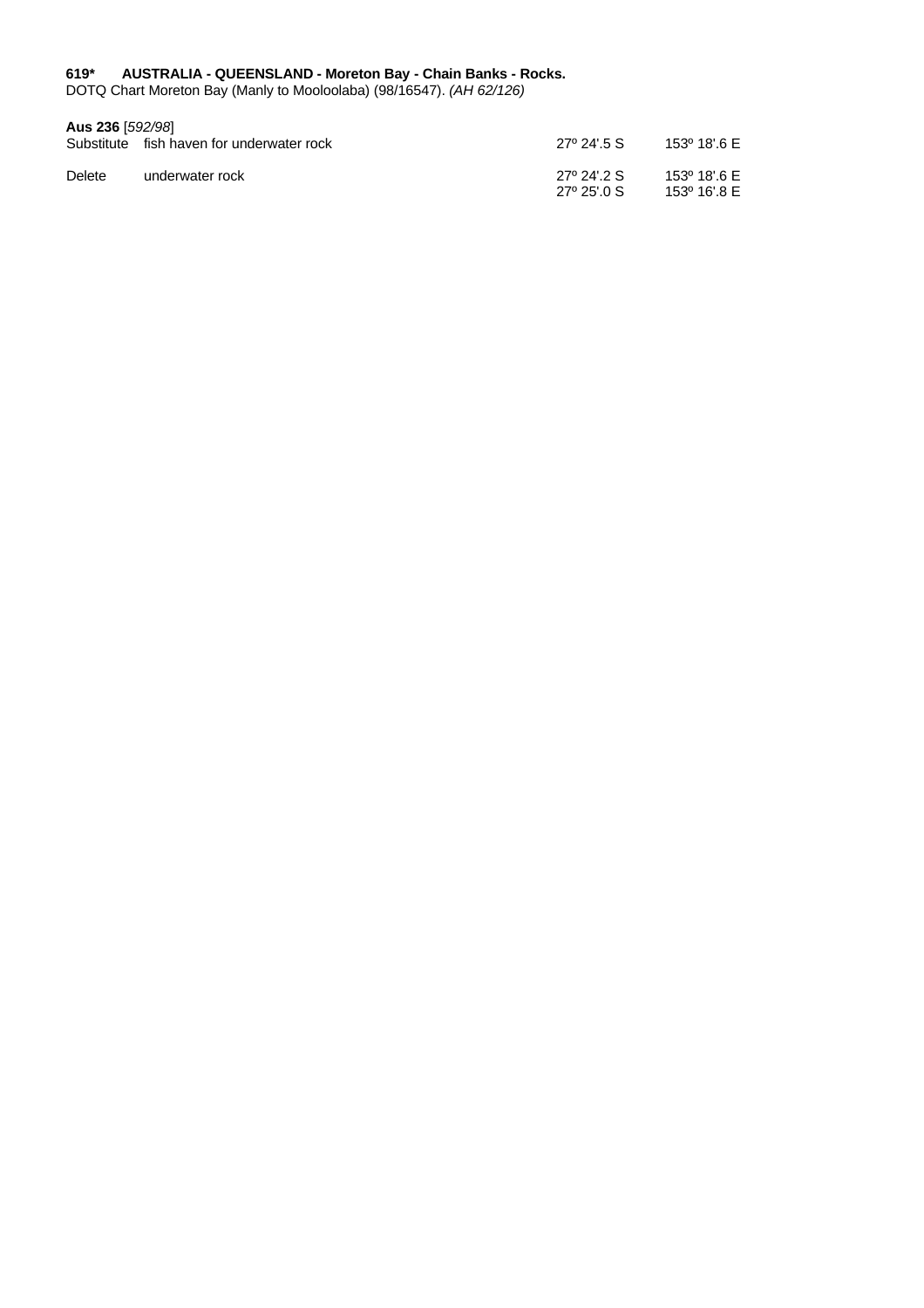<span id="page-8-0"></span>**620\* AUSTRALIA - QUEENSLAND - Moreton Bay - Cleveland Point - Light beacon.** DOTQ Notice 348/98 (98/15854). *(AH 62/78)*

#### **Aus 236** [*619/98*]

Substitute north cardinal light beacon, *VQ,* with topmark, for port lateral light beacon 27º 30'.3 S 153º 17'.1 E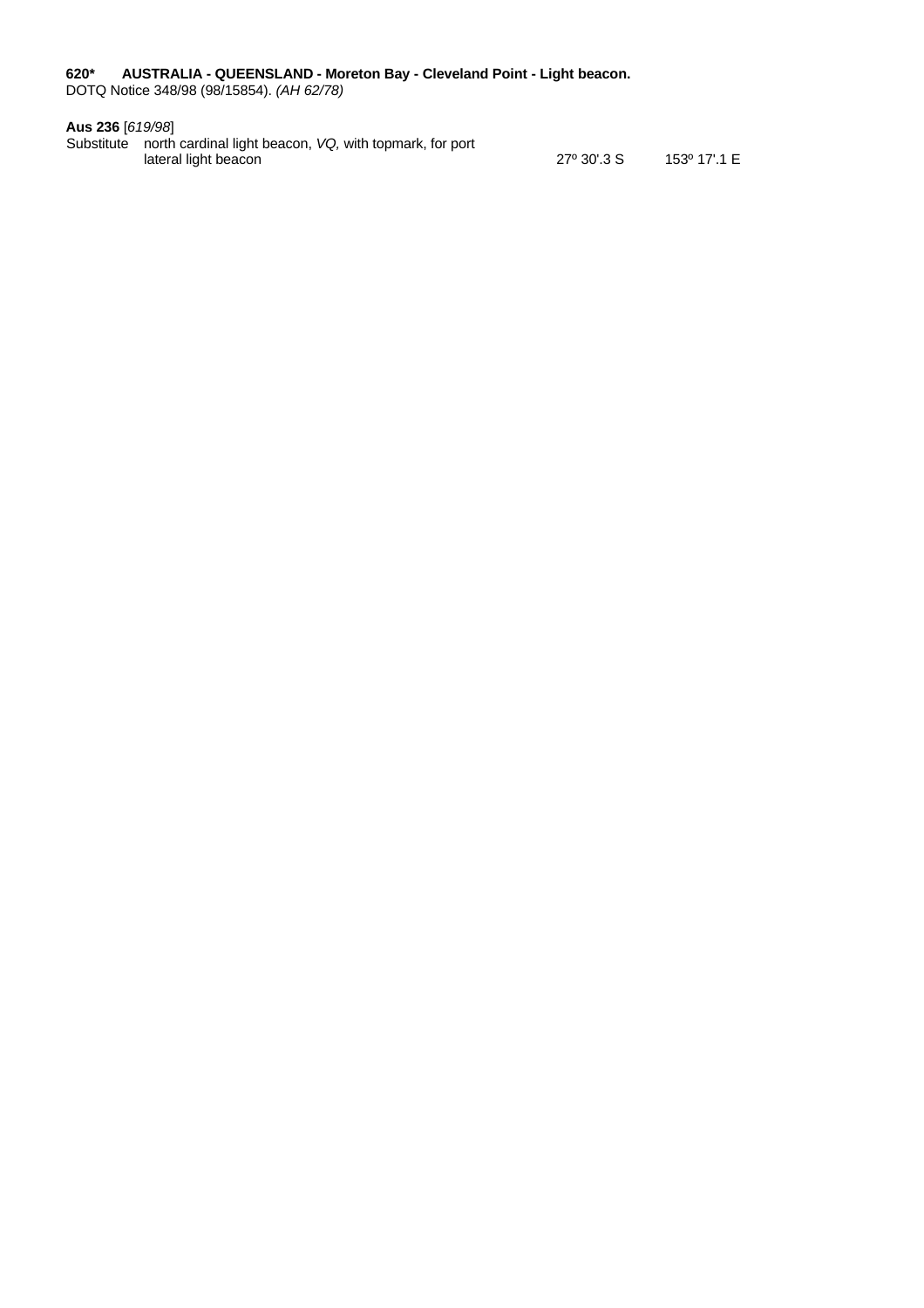<span id="page-9-0"></span>**621\* AUSTRALIA - QUEENSLAND - Great Sandy Strait - Tyroom Roads - Foul ground.** *Former Notice* - 102(T)/98 is cancelled DOTQ 293/98 (98/15127). *(AH 58/126)*

**Aus 241** [*594/98*]

25º 23'.1 S 153º 01'.6 E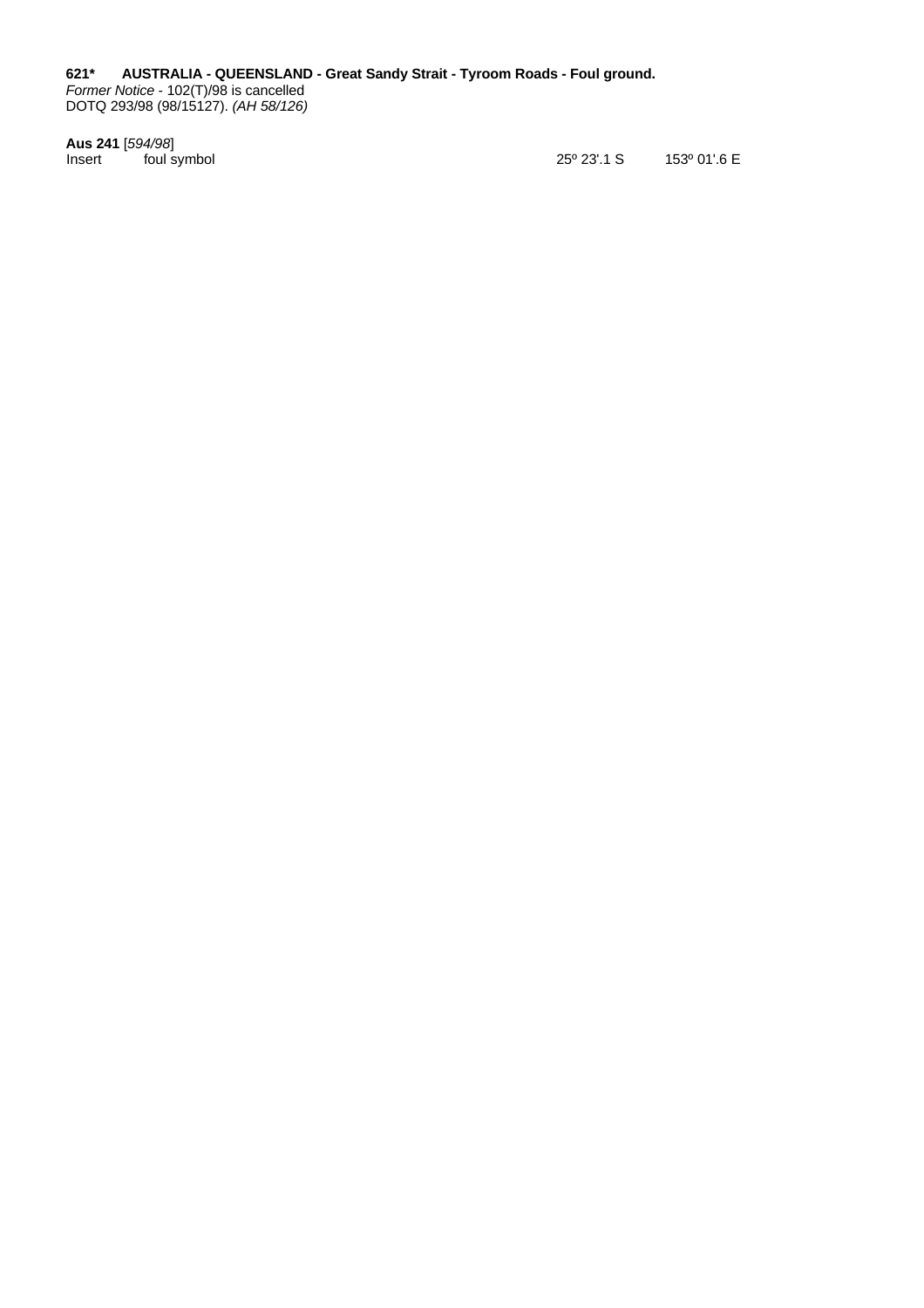#### <span id="page-10-0"></span>**622\* AUSTRALIA - QUEENSLAND - Creal Reef - Light range.** List of Lights Vol K/98 -- 3052.00 AMSA (98/16492). *(AH 98/204)*

| Aus 370 [368/98]<br>light range to 19M<br>Amend            | $20^{\circ}$ 31'.9 S | 150° 22'.6 E |
|------------------------------------------------------------|----------------------|--------------|
| Aus 821 [177/98]<br>light range to 19M<br>Amend            | $20^{\circ}$ 31'.9 S | 150° 22'.6 E |
| Aus 4620 [495/98]<br>light range to 19M<br>Amend           | $20^{\circ}$ 31'.9 S | 150° 22'.6 E |
| Aus 4621 (INT 621) [258/98]<br>Amend<br>light range to 19M | $20^{\circ}$ 31'.9 S | 150° 22'.6 E |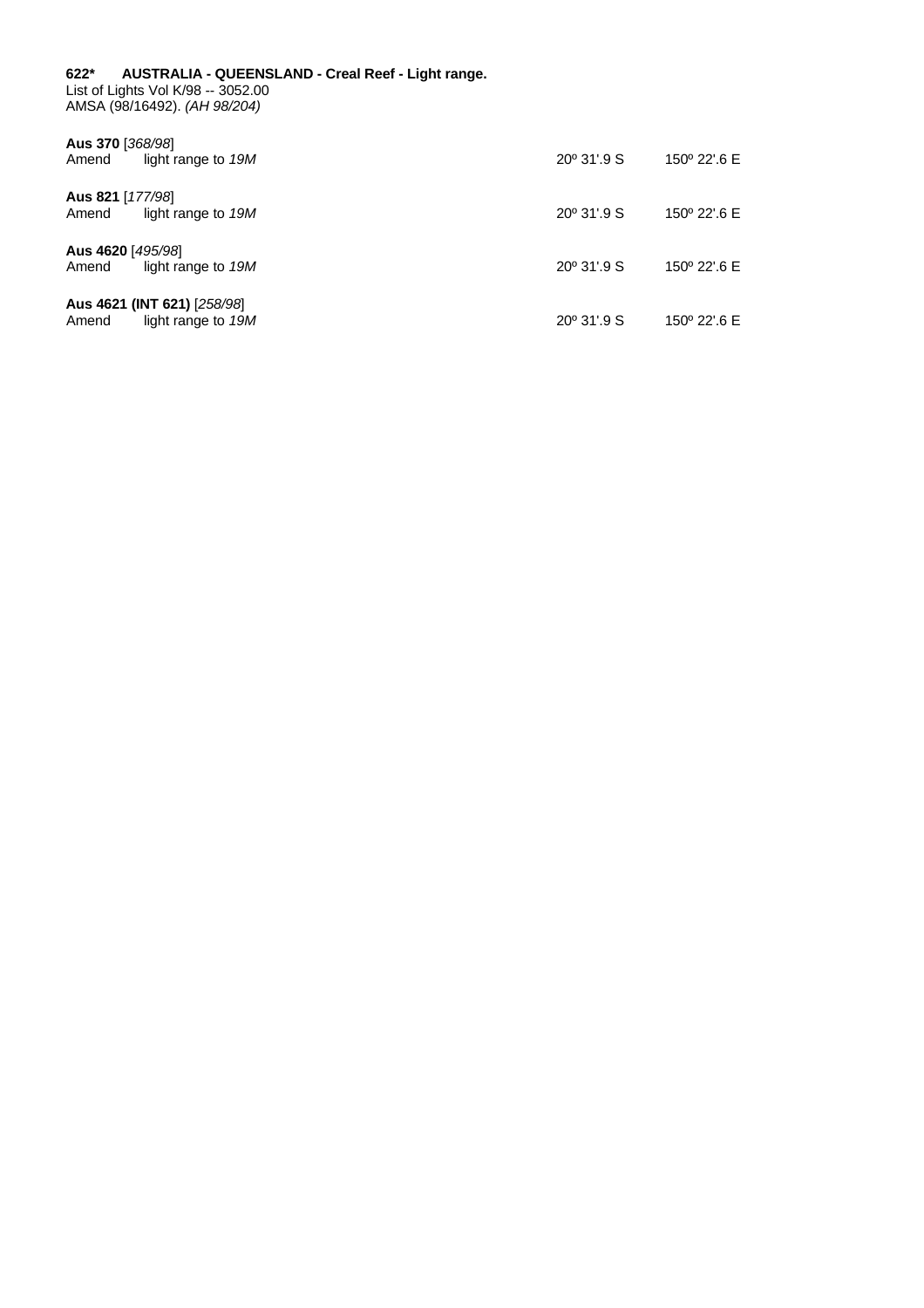#### <span id="page-11-0"></span>**623\* AUSTRALIA - QUEENSLAND - Little Bugatti Reef - Light range.** List of Lights Vol K/98 -- 3053.00 AMSA (98/16492). *(AH 98/204)*

| Aus 370 [622/98]<br>light range to $15/11M$<br>Amend            | $20^{\circ}$ 01'.2 S | 150 $^{\circ}$ 15'.4 E |
|-----------------------------------------------------------------|----------------------|------------------------|
| Aus 821 [622/98]<br>light range to $15/11M$<br>Amend            | $20^{\circ}$ 01'.2 S | 150 $^{\circ}$ 15'.4 E |
| Aus 4620 [622/98]<br>light range to $15/11M$<br>Amend           | $20^{\circ}$ 01'.2 S | 150 $^{\circ}$ 15'.4 E |
| Aus 4621 (INT 621) [622/98]<br>light range to $15/11M$<br>Amend | $20^{\circ}$ 01'.2 S | 150° 15'.4 E           |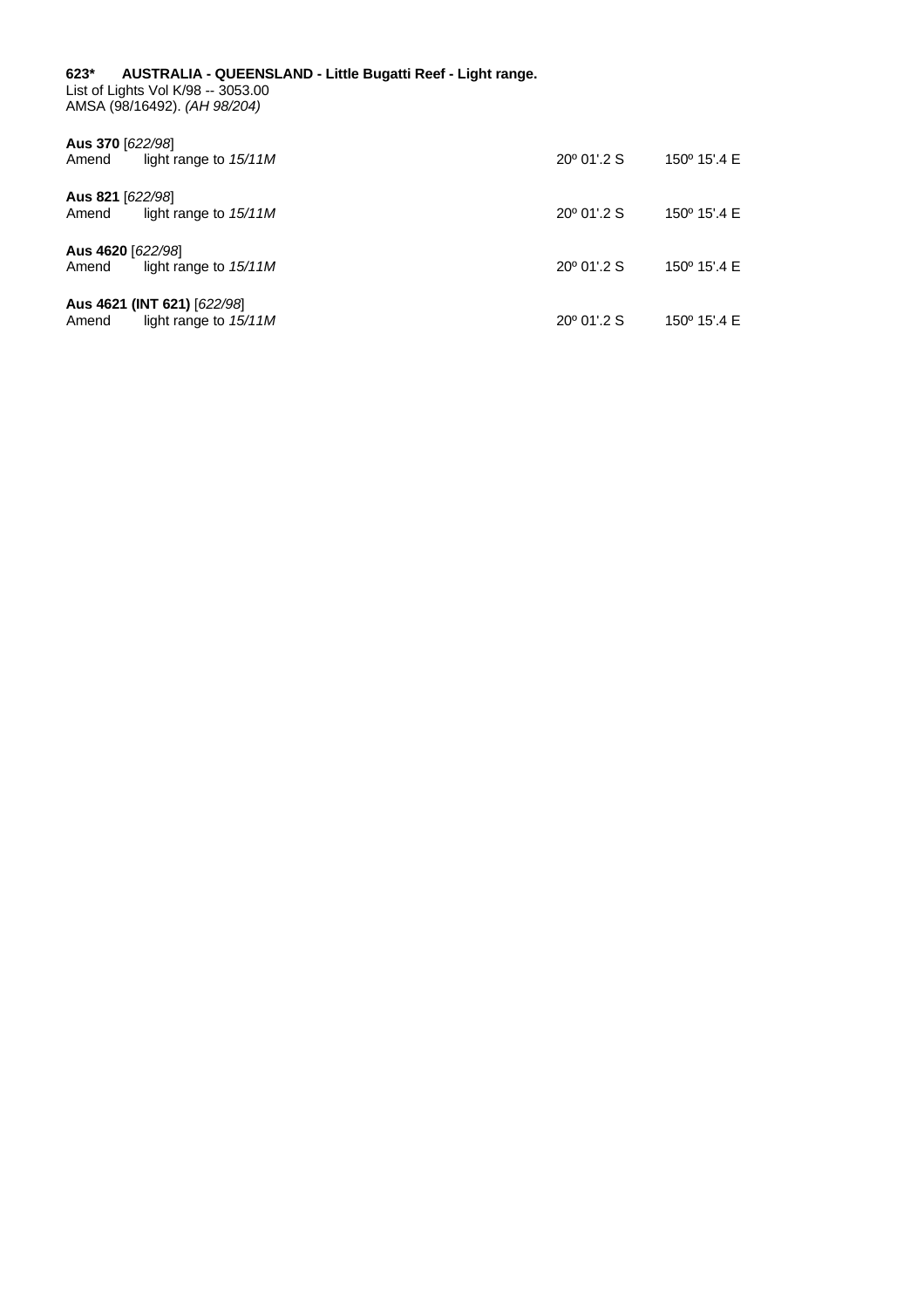#### <span id="page-12-0"></span>**624\* AUSTRALIA - QUEENSLAND - Townsville - Buoyage.**

AHO (98/16417) *(AH 58/78)*

|        | Aus 257 [NE 19/6/98]                                 |                          |               |
|--------|------------------------------------------------------|--------------------------|---------------|
| Amend  | P <sub>16</sub> light beacon topmark to port lateral | 19 <sup>o</sup> 14'.56 S | 146° 50'.12 E |
|        | light to $FI.$ Y. 2.5s (F day (occas))               | 19 <sup>o</sup> 14'.36 S | 146° 50'.48 E |
|        |                                                      | 19 <sup>°</sup> 14'.36 S | 146° 50'.49 E |
| Delete | pecked line between                                  | 19 <sup>o</sup> 14'.56 S | 146° 50'.10 E |
|        |                                                      | 19 <sup>o</sup> 15'.49 S | 146° 49'.50 E |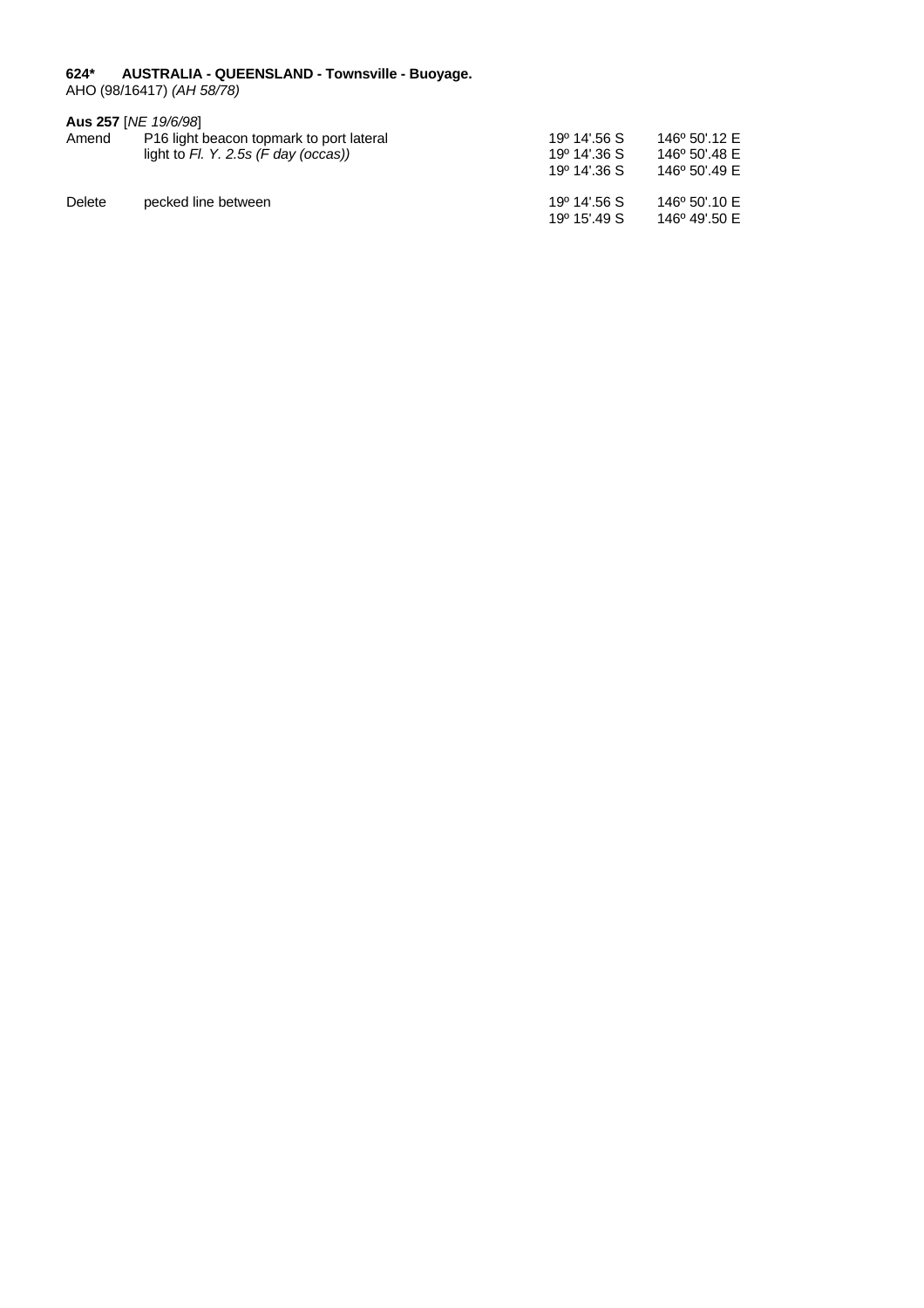#### <span id="page-13-0"></span>**625\* AUSTRALIA - QUEENSLAND - King Island - Depth.**

AHO (98/15522). *(AH 57/126)*

| Aus 374 [408/98]<br>Insert | legend, SD, adjacent to depth 7fm     | $14^{\circ}$ 05'.1 S | 144° 25'.6 E |
|----------------------------|---------------------------------------|----------------------|--------------|
| Aus 833 [179/97]<br>Insert | legend, SD, adjacent to depth $129$ m | $14^{\circ}$ 05'.1 S | 144° 25'.6 E |
| Delete                     | legend S in reliability diagram       | $14^{\circ}$ 27' 2 S | 144° 19'.0 E |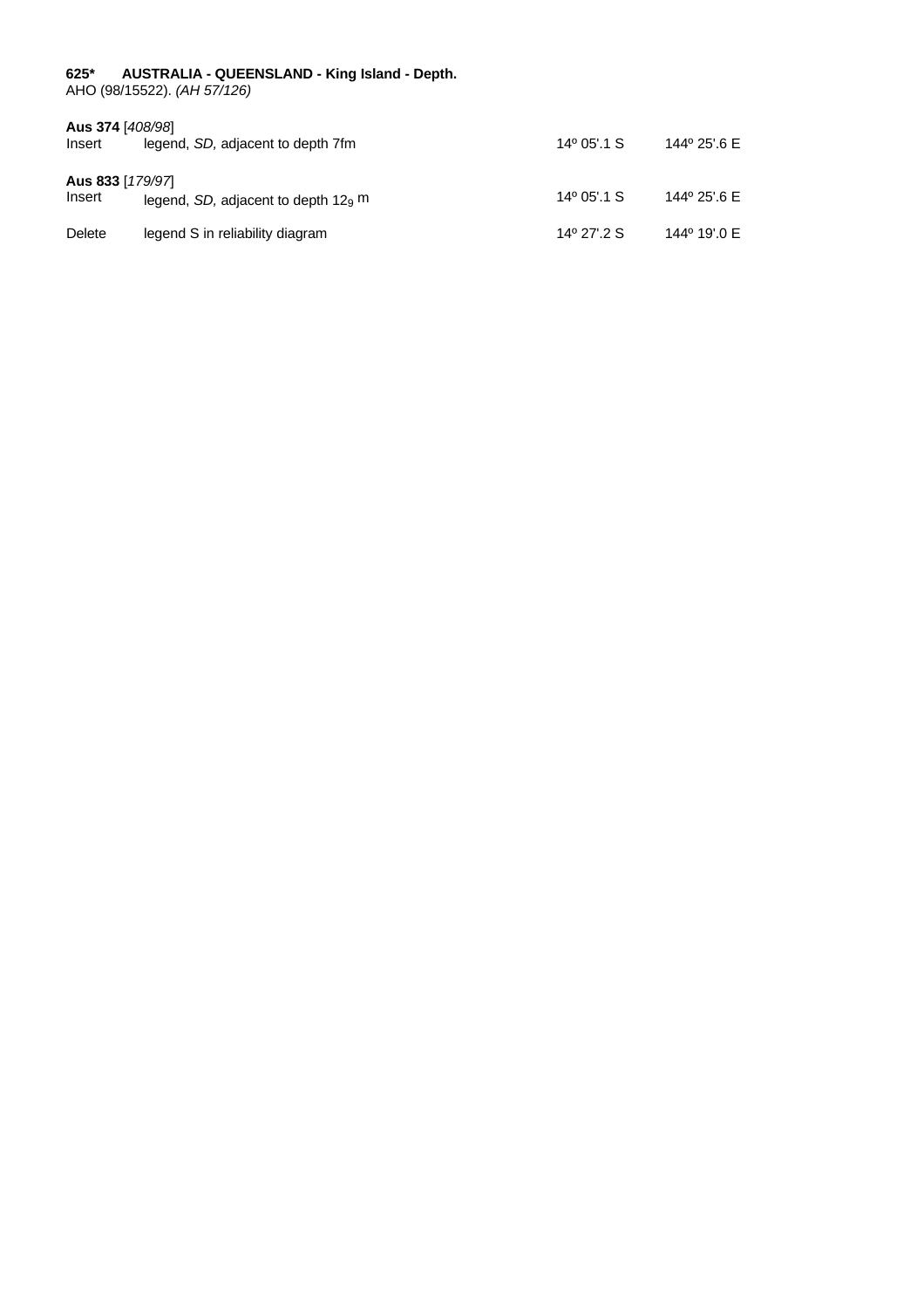#### <span id="page-14-0"></span>**626\* AUSTRALIA - TORRES STRAIT - East Strait Island - Lights.** List of Lights Vol K/98 -- 3258.00,3258.10

AMSA (98/16561). *(AH 70/78)*

| Aus 292 [409/98] |                                       |                      |              |
|------------------|---------------------------------------|----------------------|--------------|
| Amend            | light to Q. $6m$ 14M, without topmark | $10^{\circ}$ 29'.8 S | 142° 26'.7 E |
|                  | light elevation from 30m to 28m       | $10^{\circ}$ 29' 8 S | 142° 27'.0 E |
| Aus 293 [253/98] |                                       |                      |              |
| Amend            | light to Q. 6m 14M, without topmark   | $10^{\circ}$ 29' 8 S | 142° 26'.7 E |
|                  | light elevation from 30m to 28m       | $10^{\circ}$ 29'.8 S | 142° 27'.0 E |
| Aus 376 [563/98] |                                       |                      |              |
| Amend            | light range to 14M                    | $10^{\circ}$ 29' 8 S | 142° 26'.7 E |
| Aus 839 [409/98] |                                       |                      |              |
| Amend            | light range to 14M                    | $10^{\circ}$ 29'.8 S | 142° 26'.7 E |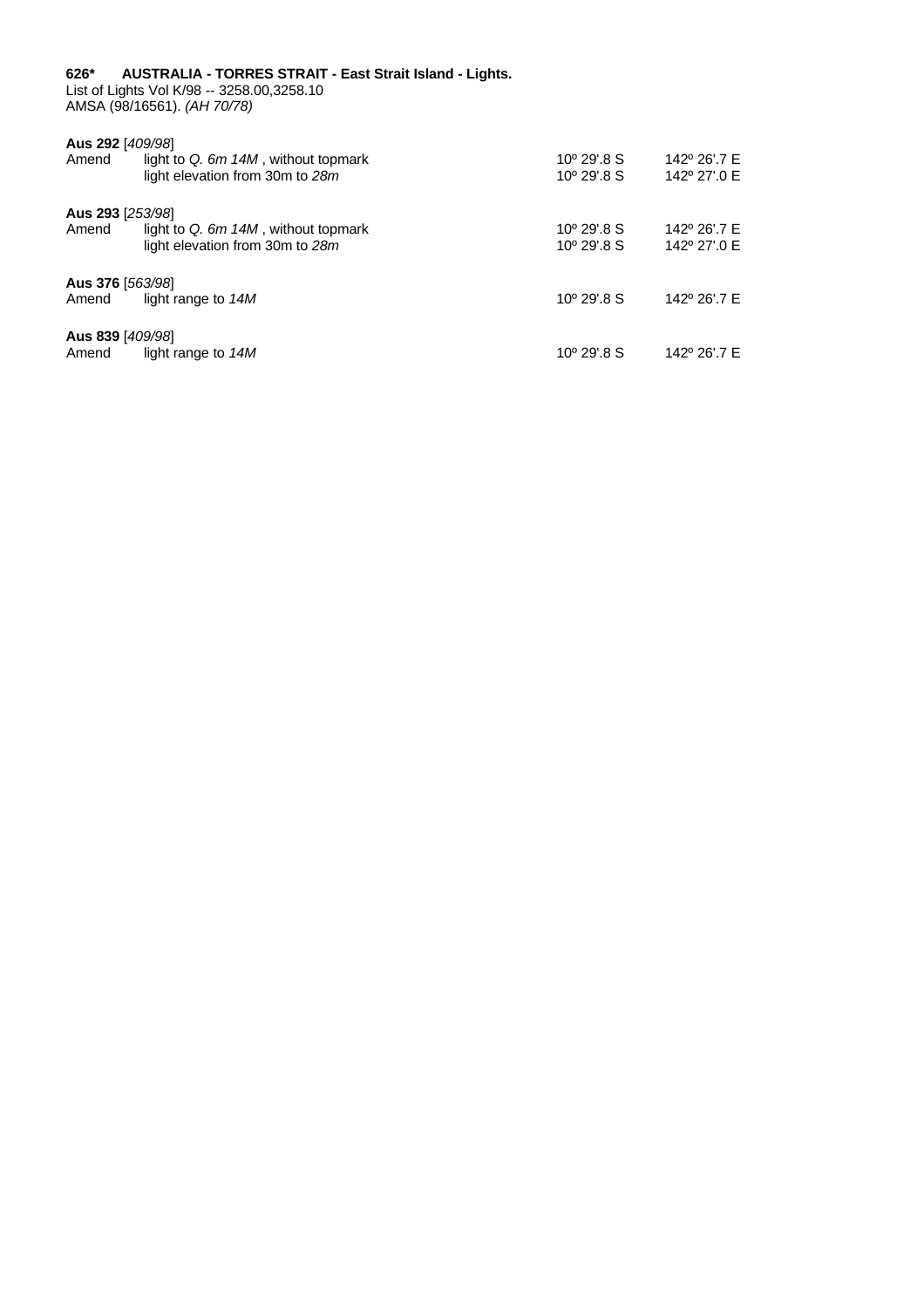<span id="page-15-0"></span>**627\* AUSTRALIA - TORRES STRAIT - North West Reef - Light range.** List of Lights Vol K/98 -- 3266.50 AMSA (98/16490). *(AH 70/78)*

| Aus 292 [626/98]<br>light range to 11M<br>Amend | $10^{\circ}$ 29'.1 S | 142° 14'.7 E |
|-------------------------------------------------|----------------------|--------------|
| Aus 293 [626/98]<br>light range to 11M<br>Amend | $10^{\circ}$ 29'.1 S | 142° 14'.7 E |
| Aus 700 [410/98]<br>light range to 11M<br>Amend | $10^{\circ}$ 29'.1 S | 142° 14'.7 E |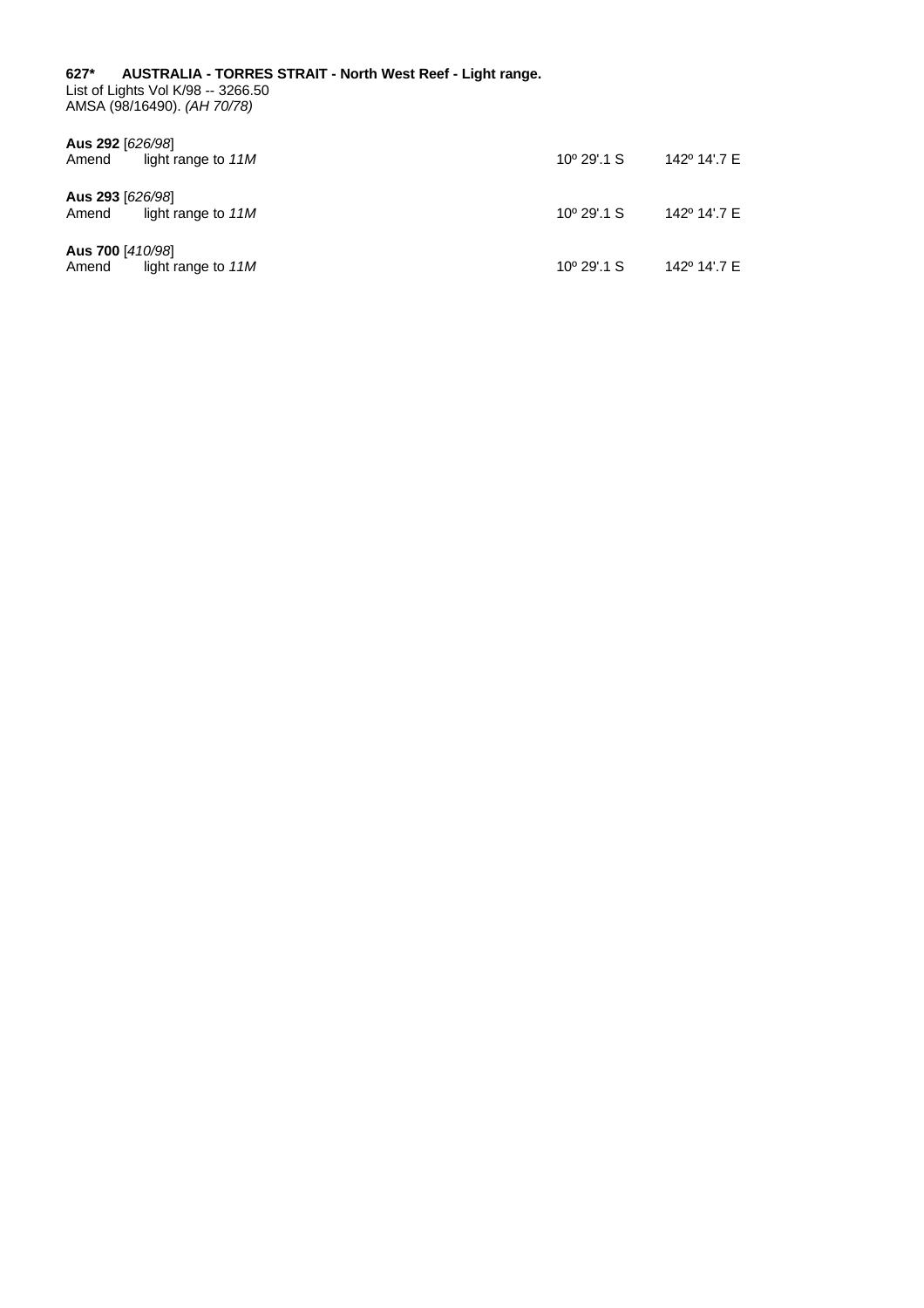<span id="page-16-0"></span>**628\* AUSTRALIA - TORRES STRAIT - Hammond Island - Light range.** List of Lights Vol K/98 -- 3267.00 AMSA (98/16491). *(AH 70/78)*

| Aus 292 [627/98]<br>light range to 10/7M<br>Amend | $10^{\circ}$ 31'.3 S | 142º 13'.1 E             |
|---------------------------------------------------|----------------------|--------------------------|
| Aus 293 [627/98]<br>light range to 10/7M<br>Amend | $10^{\circ}$ 31'.3 S | 142 <sup>o</sup> 13'.1 E |
| Aus 700 [627/98]<br>light range to 10/7M<br>Amend | $10^{\circ}$ 31'.3 S | 142º 13'.1 E             |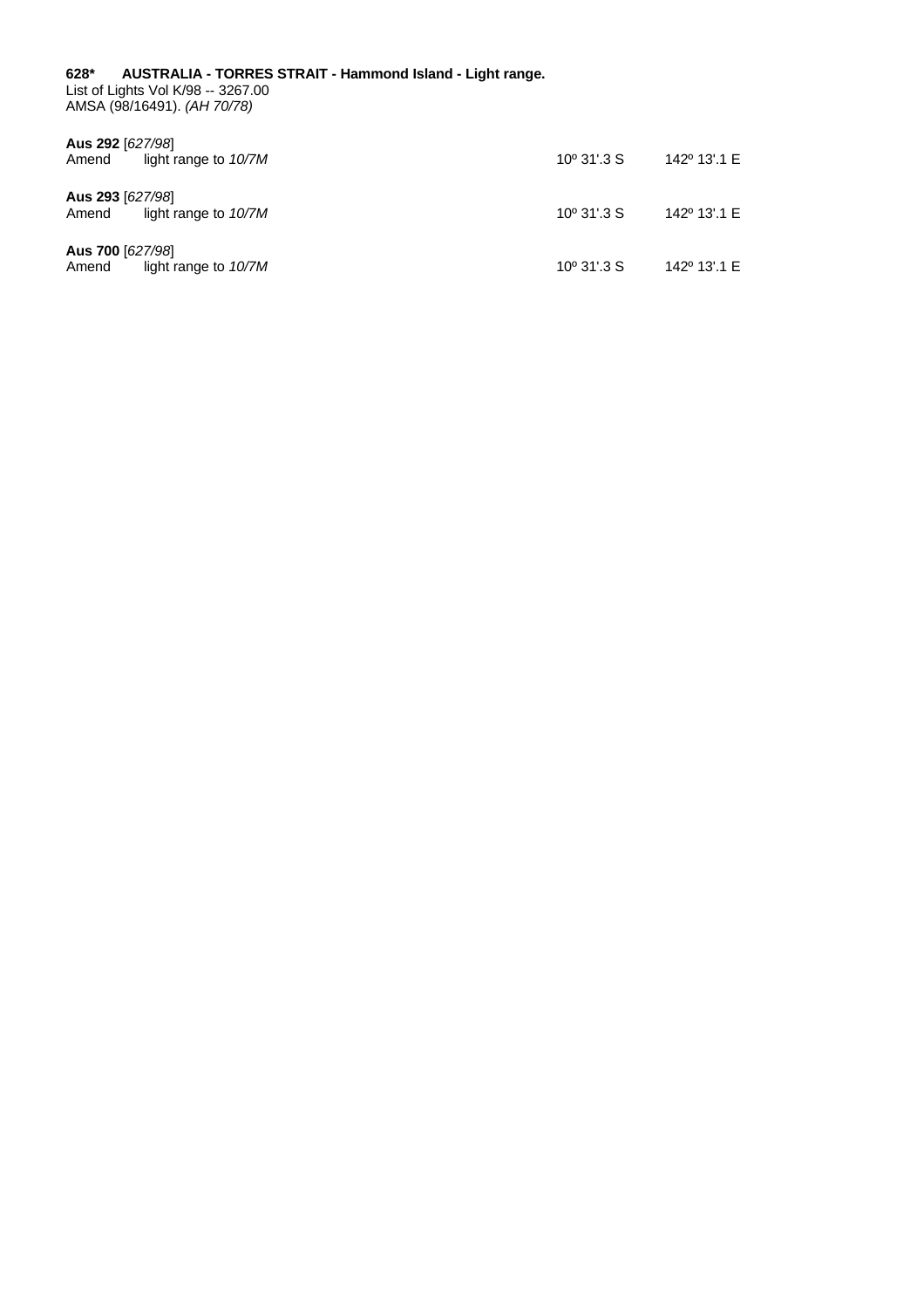#### <span id="page-17-0"></span>**629 AUSTRALIA - QUEENSLAND - Karumba - Dredged depth.**

DOTQ Notice 339/98 (98/15525). *(AH 70/22)*

#### **Aus 303 (plan, ApproachesTo Karumba)** [*651/97*]

Amend legend Maintained depth 2m, to *Maintained depth 3.4m,* centred on 17º 26'.0 S 140º 44'.0 E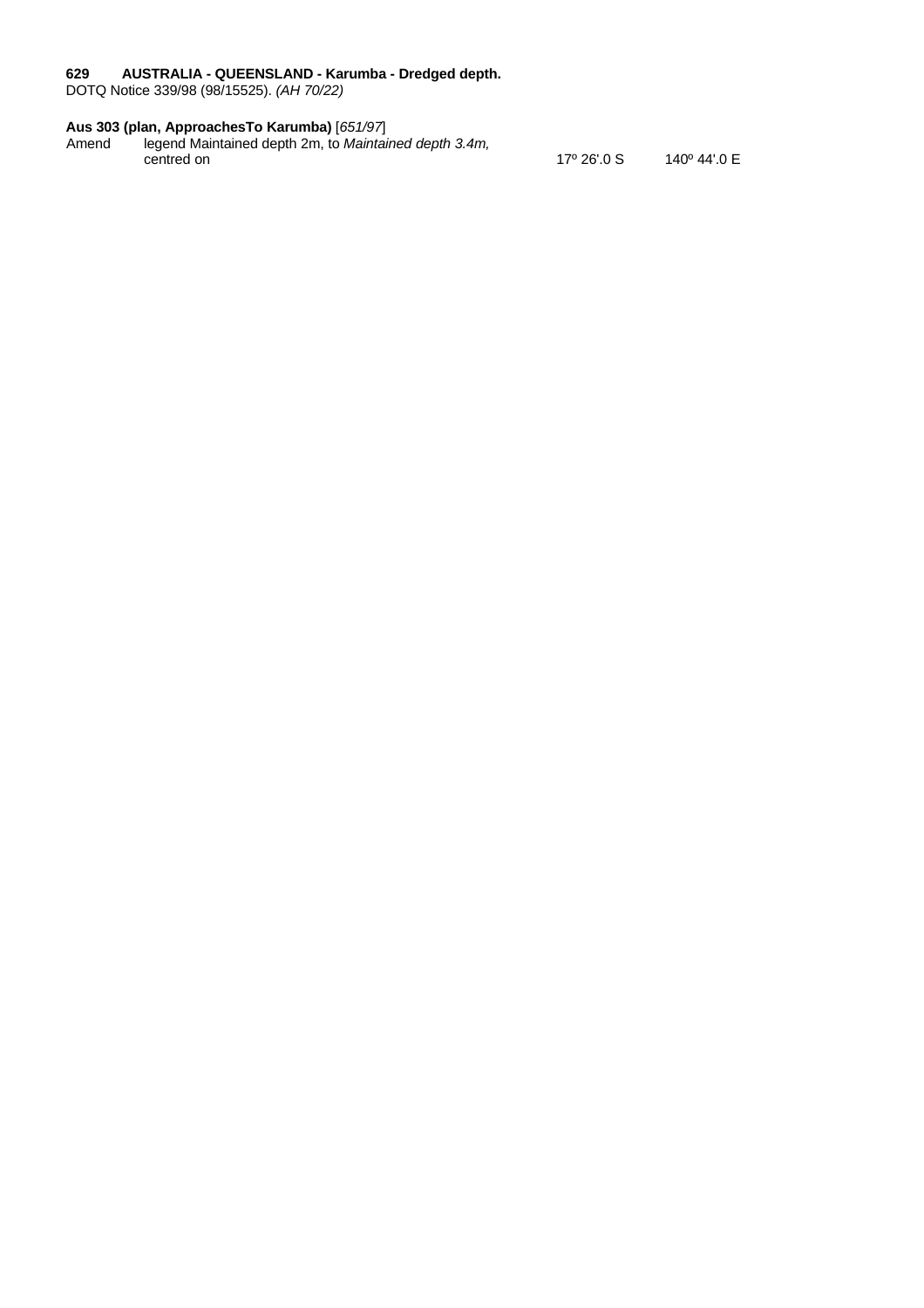<span id="page-18-0"></span>**630\* AUSTRALIA - NORTHERN TERRITORY - Groote Eylandt - Cape Beatrice - Geographical positions.** LADS HI 275(2) (98/15622). *(AH70/42)*

**Aus 305** [*590/98*]

14º 20' S 136º 55' E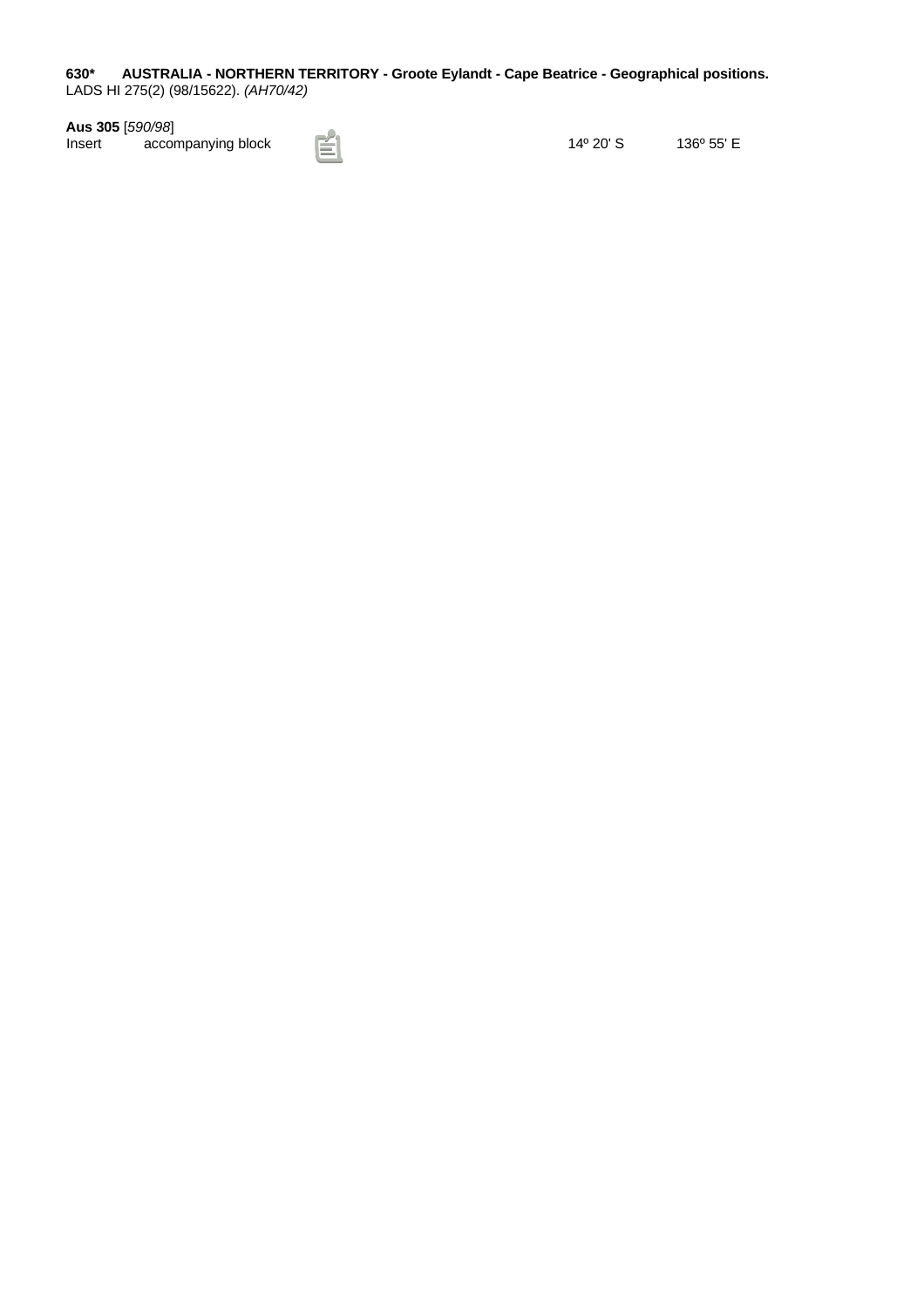#### <span id="page-19-0"></span>**631\* AUSTRALIA - NORTHERN TERRITORY - Veronica Islet - Light.** List of Lights Vol K/98 -- 3310.50 AMSA (98/16560). *(AH 70/78)*

| Aus 306 [212/98]<br>light to $FI.$ 5s 65ft 10M<br>Amend | $12^{\circ}$ 02'.6 S | 136° 47'.0 E |
|---------------------------------------------------------|----------------------|--------------|
| Aus 410 [212/98]<br>light range to 10M<br>Amend         | $12^{\circ}$ 02'.6 S | 136° 47'.0 E |
| Aus 715 [183/97]<br>light to $Fl.$ 5s 20m 10M<br>Amend  | $12^{\circ}$ 02'.6 S | 136° 47'.0 E |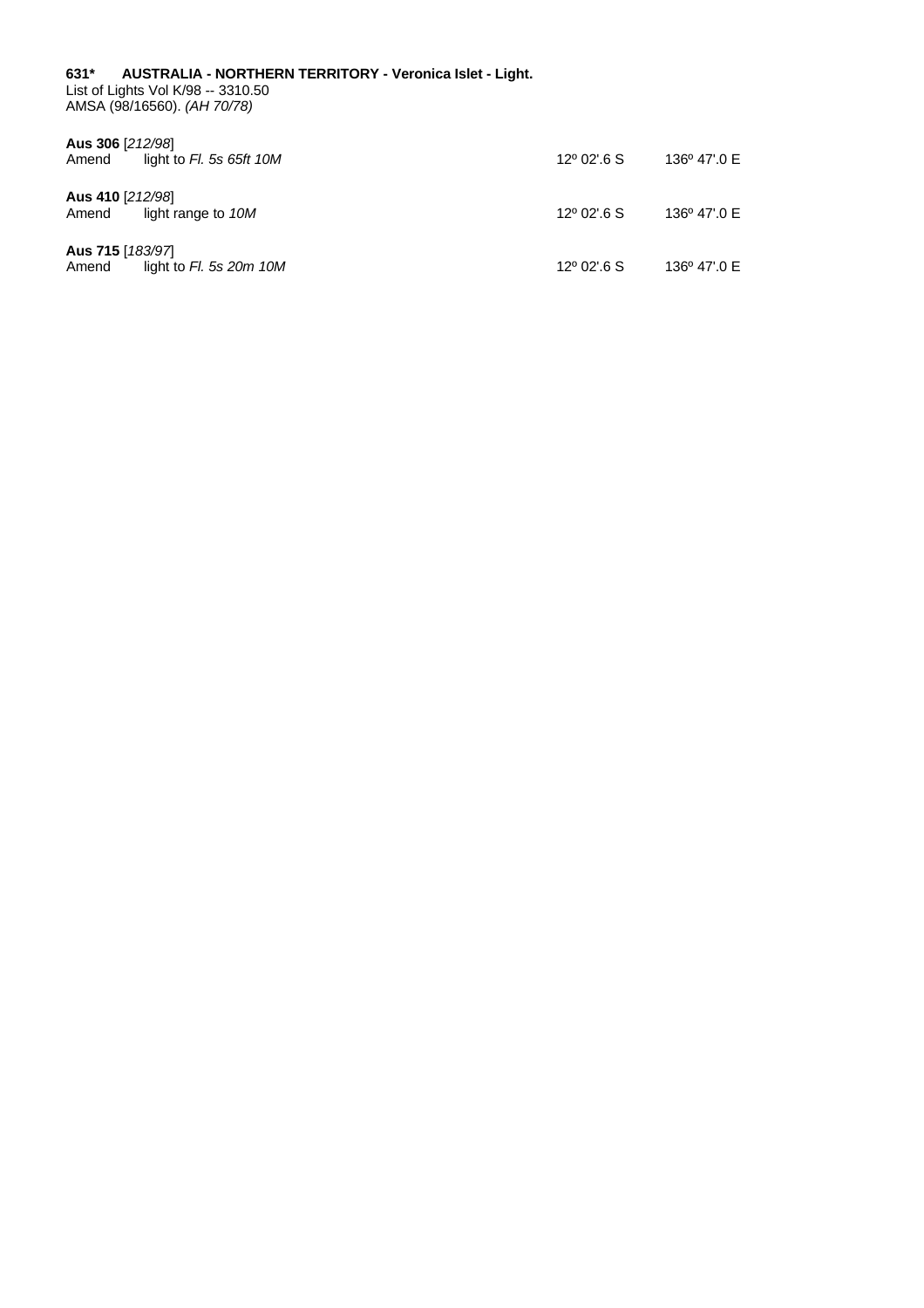## <span id="page-20-0"></span>**632\* AUSTRALIA - NORTHERN TERRITORY - Vashon Head - Wreck.**

RAN Hydrographic Office (98/8426). *(AH 63/150)*

**Aus 18** [*532/98*]

*On certain copies only* Insert dangerous wreck 11° 06'.44 S 131º 59'.28 E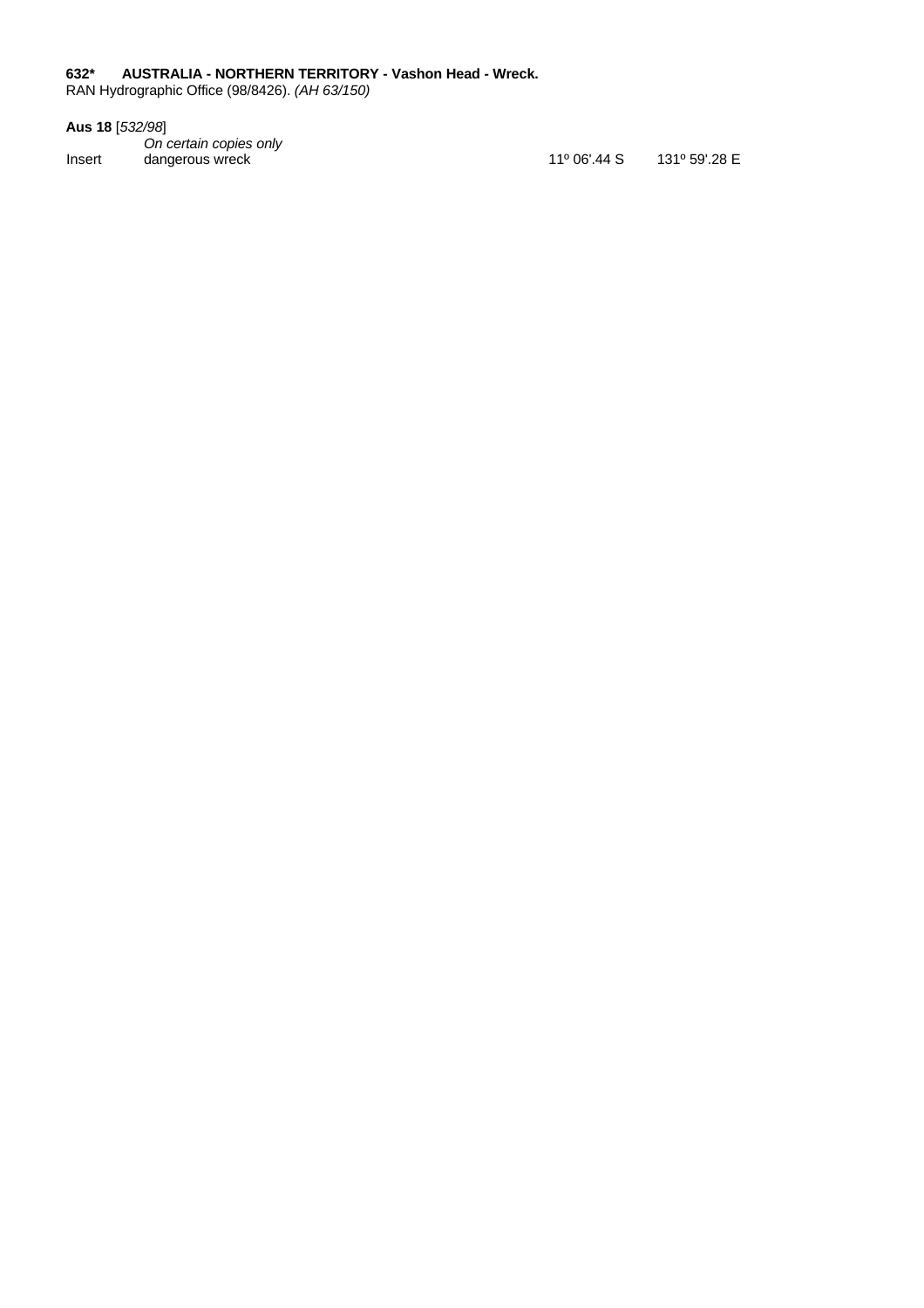#### <span id="page-21-0"></span>**633 INDONESIA - Flores Sea - Kepulauan Wakatohi - Lights.**

BA Notice 39/3554/98 (98/16487). *(AH 80/78)*

#### **Aus 4603 (INT 603)** [*533/98*]

| Insert | light | $6^{\circ}$ 08'.0 S | 124º 36'.5 E |
|--------|-------|---------------------|--------------|
|        |       | $6^{\circ}$ 02'.2 S | 124º 03'.0 E |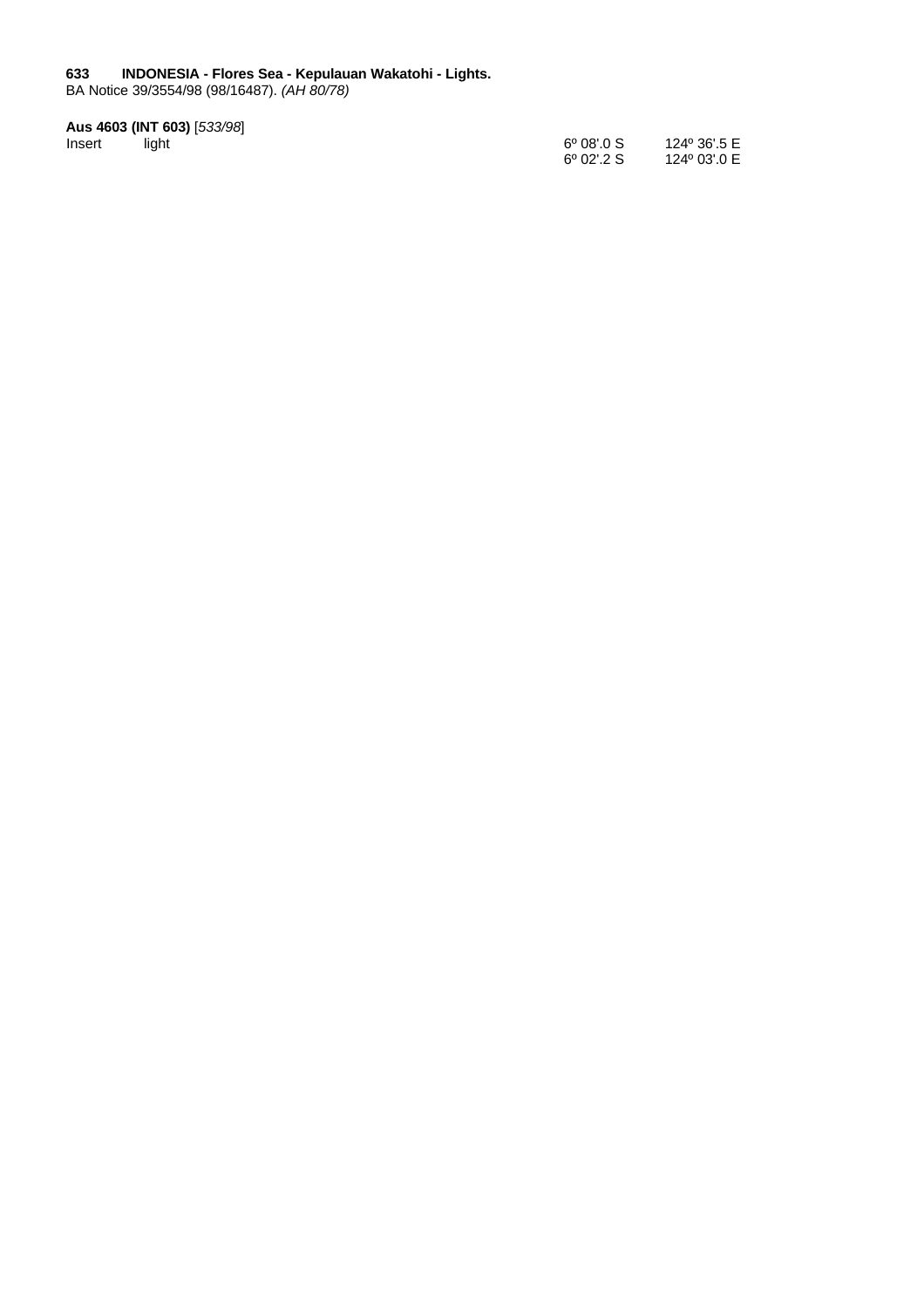# <span id="page-22-0"></span>**634 INDONESIA - Flores Sea - Sangeang - Light.**

BA Notice 39/3553/98 (98/16487). *(AH 80/78)*

| Aus 414 [437/98] |                             |                     |              |
|------------------|-----------------------------|---------------------|--------------|
| Insert           | light, Fl. 10s 22M          | $8^{\circ}$ 07'.9 S | 119º 04'.9 E |
|                  | Aus 4603 (INT 603) [633/98] |                     |              |
| Insert           | liaht                       | $8^{\circ}$ 07'.9 S | 119º 04'.9 E |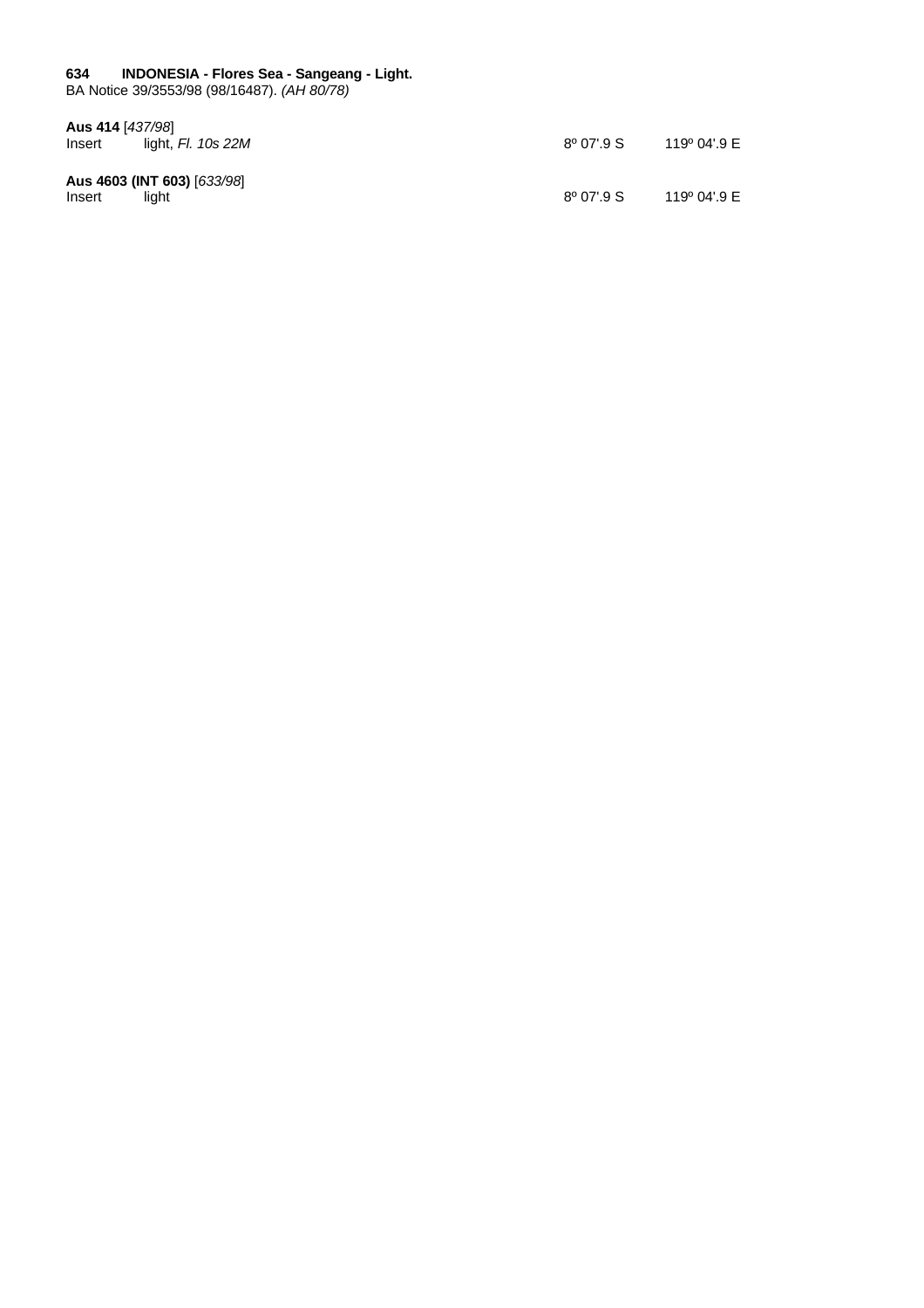#### <span id="page-23-0"></span>**635\* WESTERN AUSTRALIA - Bunbury - Pipeline.**

WA Chart 776 (98/16493). *(AH 68/125)*

| Aus 115 [473/98]<br>Delete | pipeline between | 33º 15'.65 S          | 115° 40'.85 E |
|----------------------------|------------------|-----------------------|---------------|
|                            |                  | 33° 15'.45 S          | 115° 37'.60 E |
| Aus 334 [75/98]            |                  |                       |               |
| Delete                     | pipeline between | $33^{\circ}$ 15'.65 S | 115° 40'.85 E |
|                            |                  | 33° 15'.45 S          | 115° 37'.60 E |
| Aus 755 [460/98]           |                  |                       |               |
| Delete                     | pipeline between | 33° 15'.65 S          | 115° 40'.85 E |
|                            |                  | 33° 15'.45 S          | 115° 37'.60 E |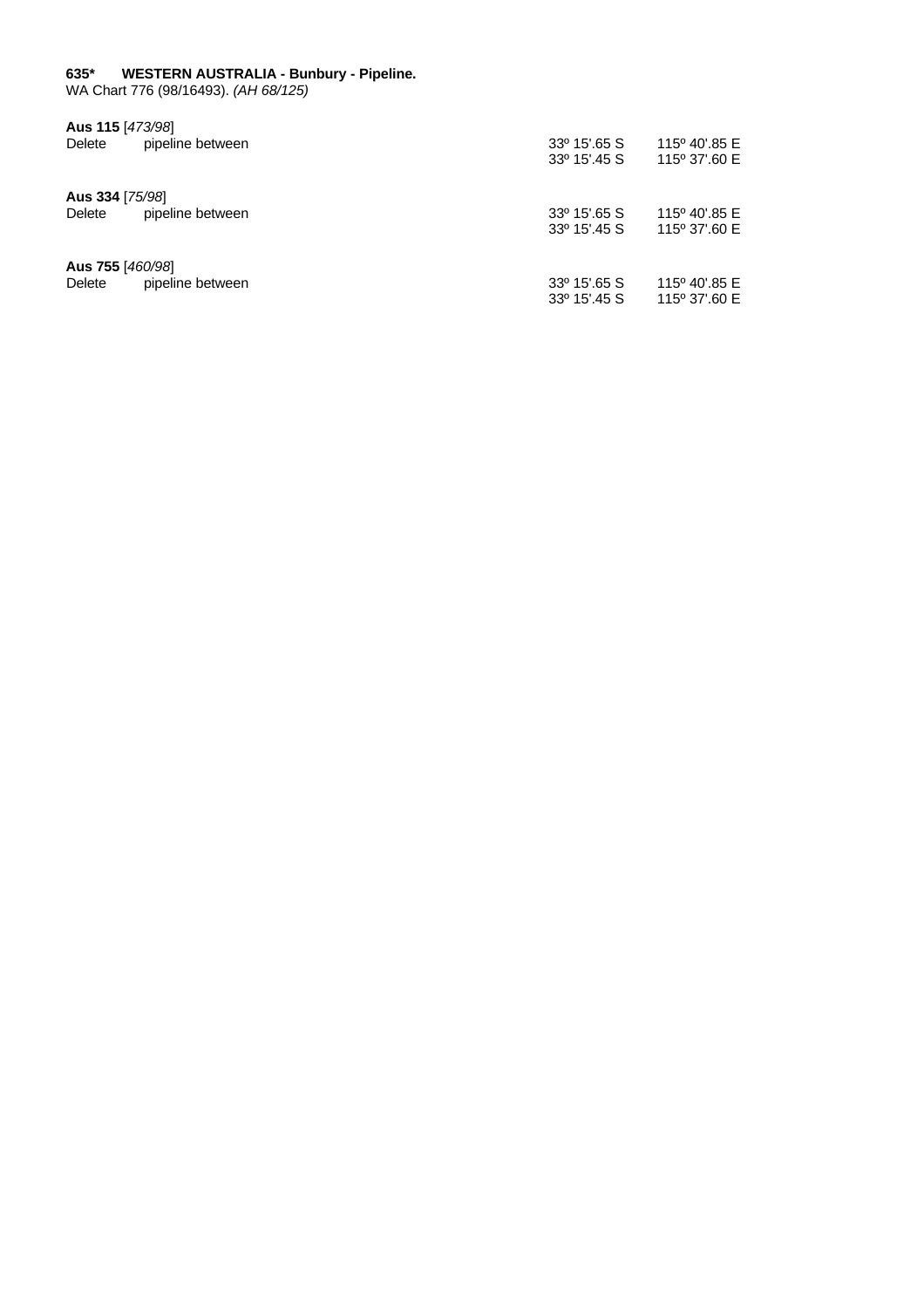#### <span id="page-24-0"></span>**636\* WESTERN AUSTRALIA - Bunbury - Pilot boarding place.**

MV *Portland* (98/15969). *(AH 68/107)*

| Aus 334 [635/98] |                      |                      |              |
|------------------|----------------------|----------------------|--------------|
| Move             | pilot boarding place | 33º 17'.2 S          | 115° 37'.7 E |
|                  | to                   | $33^{\circ}$ 16'.5 S | 115° 36'.8 E |
| Aus 755 [635/98] |                      |                      |              |
| Move             | pilot boarding place | 33º 17'.2 S          | 115° 37'.7 E |
|                  | to                   | $33^{\circ}$ 16'.5 S | 115° 36'.8 E |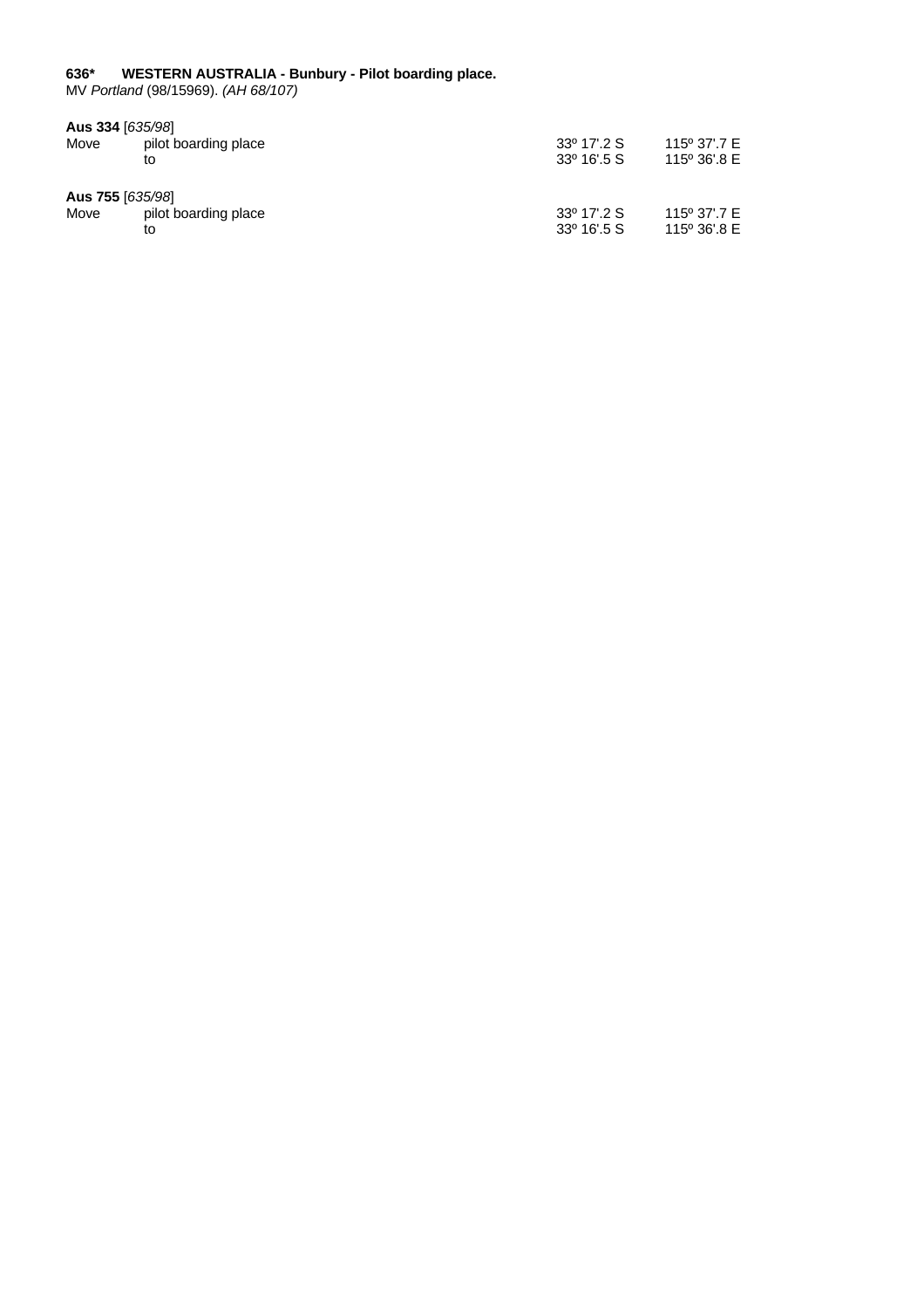#### <span id="page-25-0"></span>**637\* SOUTH AUSTRALIA - Taylor Island - Light range.** List of Lights Vol K/98 -- 1874.00

AMSA (98/16559). *(AH 71/78)*

| Aus 134 [182/98]<br>Amend | light range to $11/7M$ | $34^{\circ}$ 52'.5 S | $136^{\circ}$ 00'.6 E |
|---------------------------|------------------------|----------------------|-----------------------|
| Aus 343 [629/97]<br>Amend | light range to $11/7M$ | $34^{\circ}$ 52'.5 S | $136^{\circ}$ 00'.6 E |
| Aus 345 [263/98]<br>Amend | light range to $11/7M$ | 34º 52'.5 S          | $136^{\circ}$ 00'.6 E |
| Aus 444 [567/98]<br>Amend | light range to $11/7M$ | 34º 52'.5 S          | 136° 00'.6 E          |
| Aus 776 [567/98]<br>Amend | light range to 11/7M   | 34º 52'.5 S          | 136° 00'.6 E          |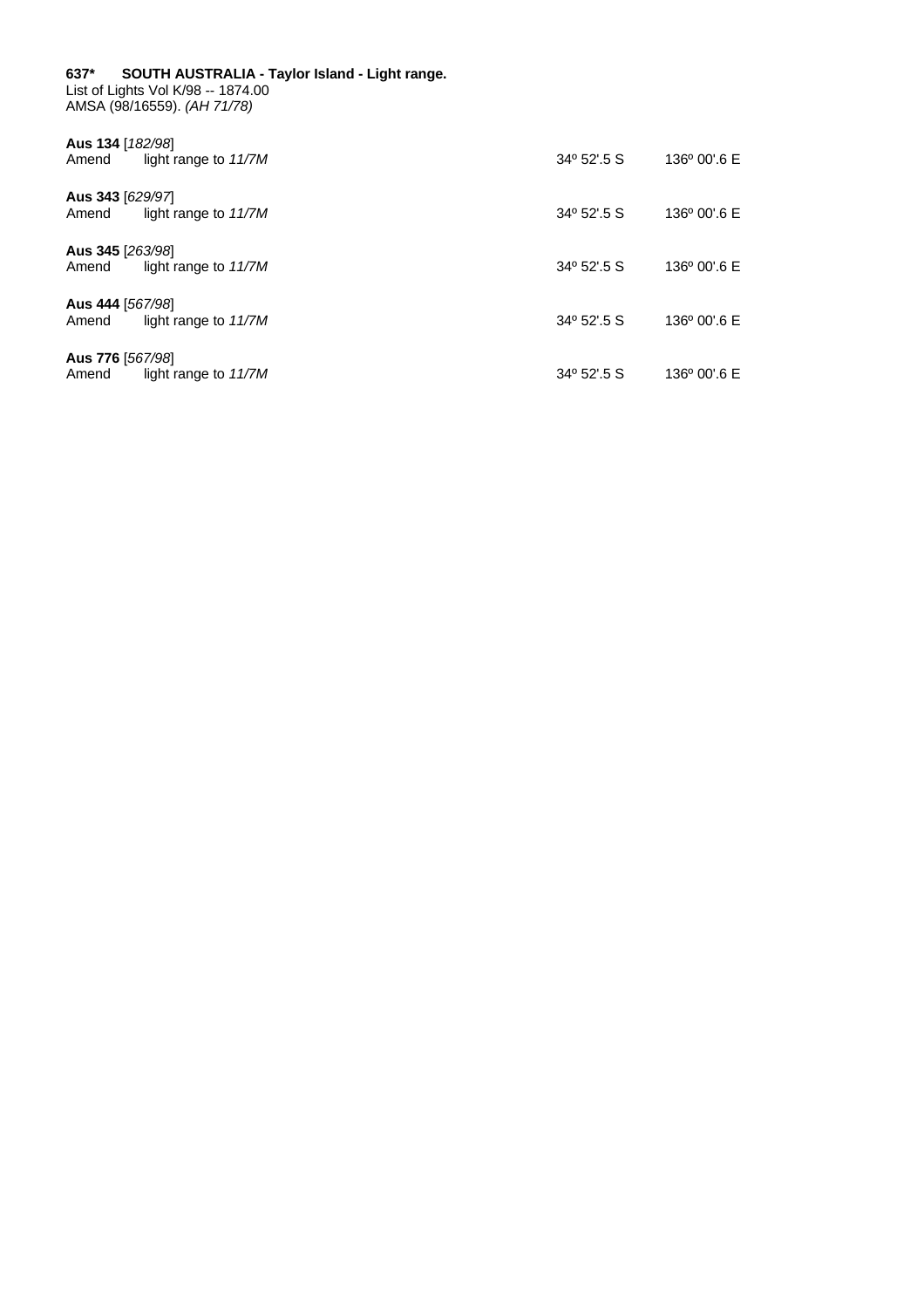<span id="page-26-0"></span>

| 638* SOUTH AUSTRALIA - Tapley Shoal - Light range.<br>List of Lights Vol K/98 -- 2025.30<br>AMSA (98/16489). (AH 71/78) |                                                                         |                      |              |  |
|-------------------------------------------------------------------------------------------------------------------------|-------------------------------------------------------------------------|----------------------|--------------|--|
| Amend                                                                                                                   | Aus 125 (plan, Edithburgh to Klein Point) [350/98]<br>light range to 9M | $35^{\circ}$ 01'.7 S | 137° 55'.1 E |  |
| Aus 345 [637/98]<br>Amend                                                                                               | light range to 9M                                                       | $35^{\circ}$ 01'.7 S | 137° 55'.1 E |  |
| Aus 444 [637/98]<br>Amend                                                                                               | light range to 9M                                                       | $35^{\circ}$ 01'.7 S | 137° 55'.1 E |  |
| Aus 780 [443/98]<br>Amend                                                                                               | light range to 9M                                                       | $35^{\circ}$ 01'.7 S | 137° 55'.1 E |  |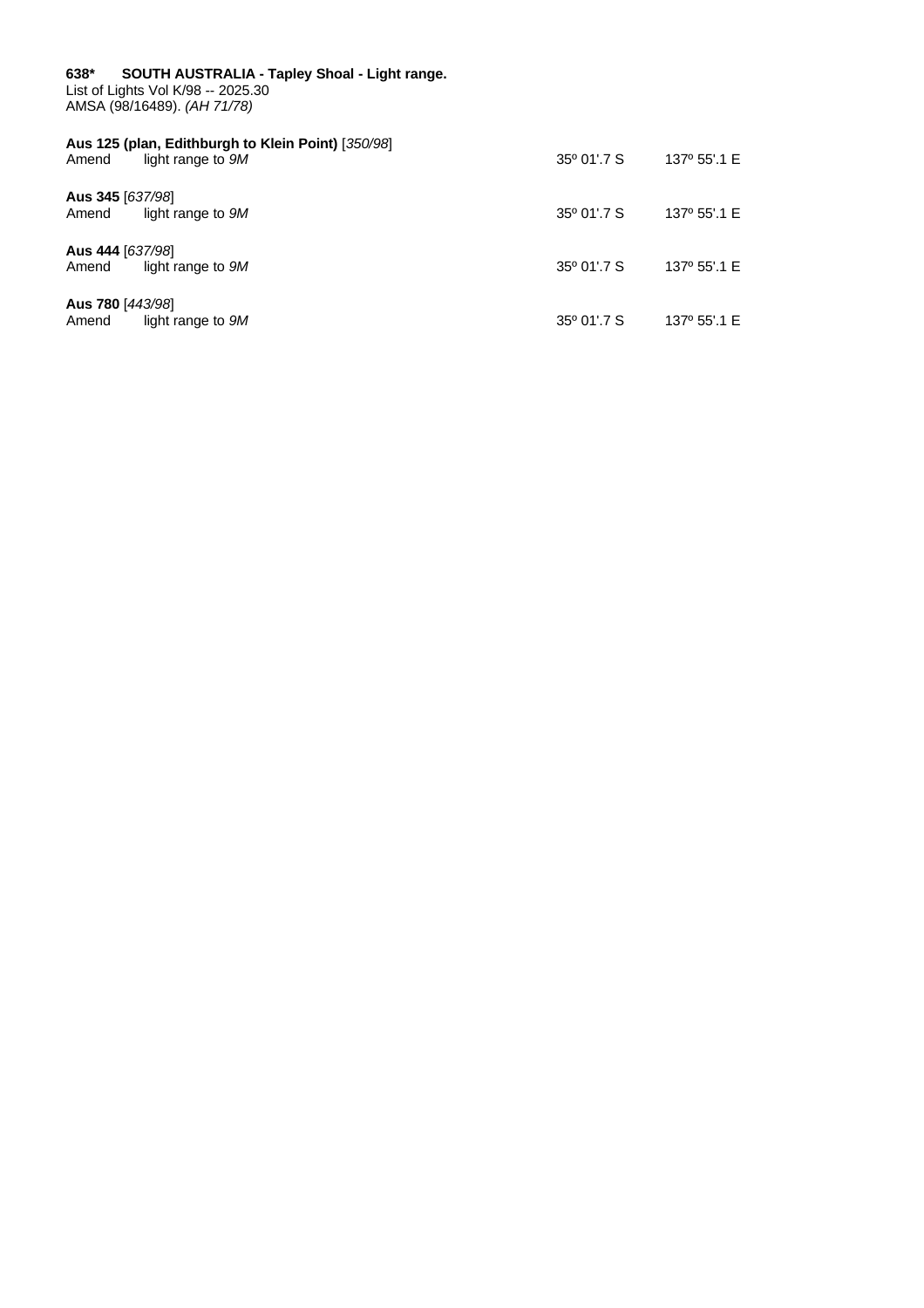#### <span id="page-27-0"></span>**639\* SOUTH AUSTRALIA - Ardrossan - Leading line.**

DOTSA NOTICE 5/98 (98/5233) *(AH 71/9)*

#### **Aus 781 (plan, Ardossan Harbour)** [*350/98*]

Amend legend, 330º 30' to *333º 30',* centred on 34º 26'.90 S 137º 55'.65 E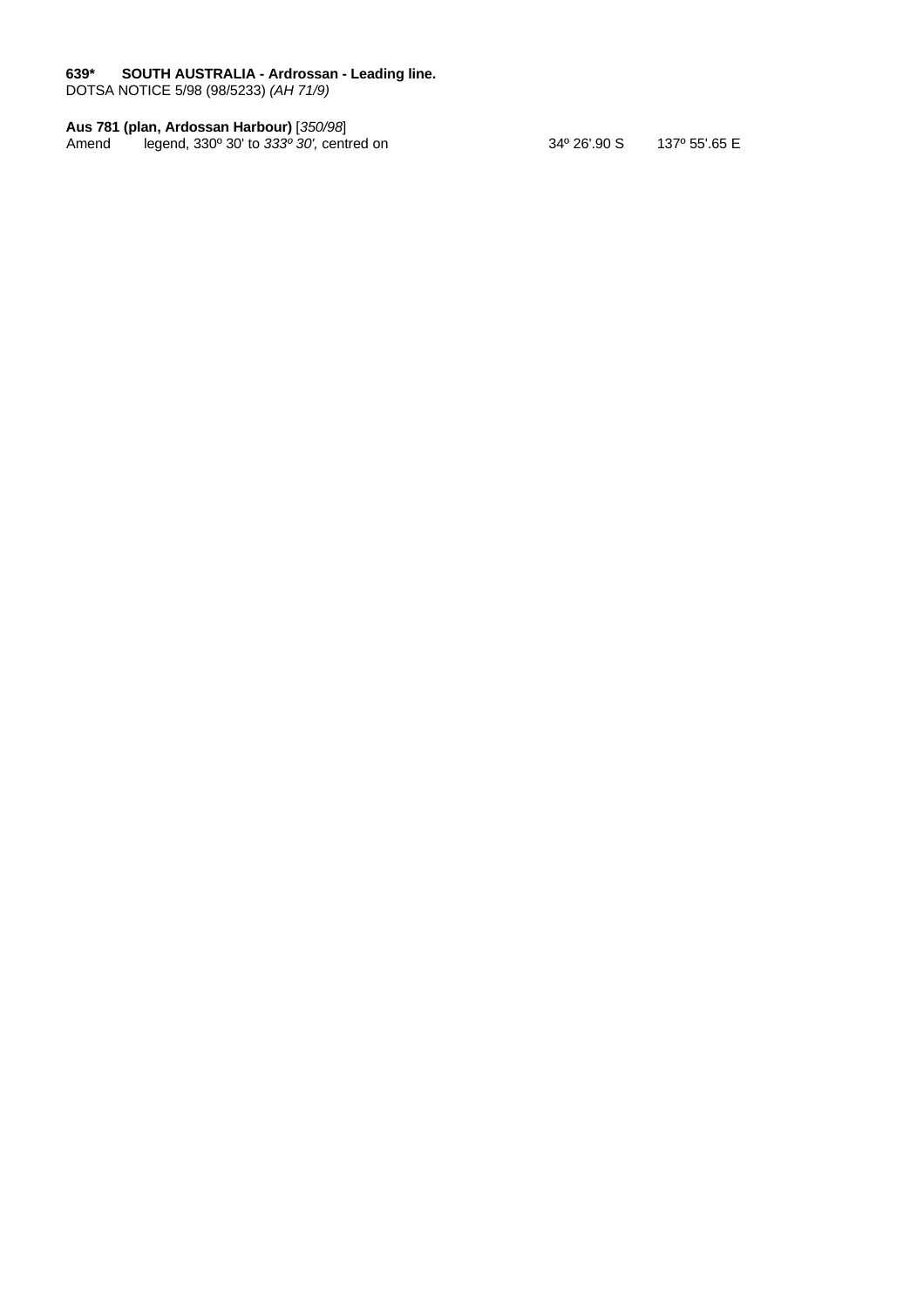<span id="page-28-0"></span>**640\* AUSTRALIA - TASMANIA - Cape Ronchon - Light range.** List of Lights Vol K/98 -- 3520.00 AMSA (98/16488). *(AH 69/78)*

| Aus 422 [547/98]<br>light range to 8M<br>Amend  | $40^{\circ}$ 23'.8 S | 144º 57'.2 E |
|-------------------------------------------------|----------------------|--------------|
| Aus 445B [542/98]<br>light range to 8M<br>Amend | $40^{\circ}$ 23'.8 S | 144º 57'.2 E |
| Aus 790 [102/95]<br>light range to 8M<br>Amend  | $40^{\circ}$ 23'.8 S | 144° 57'.2 E |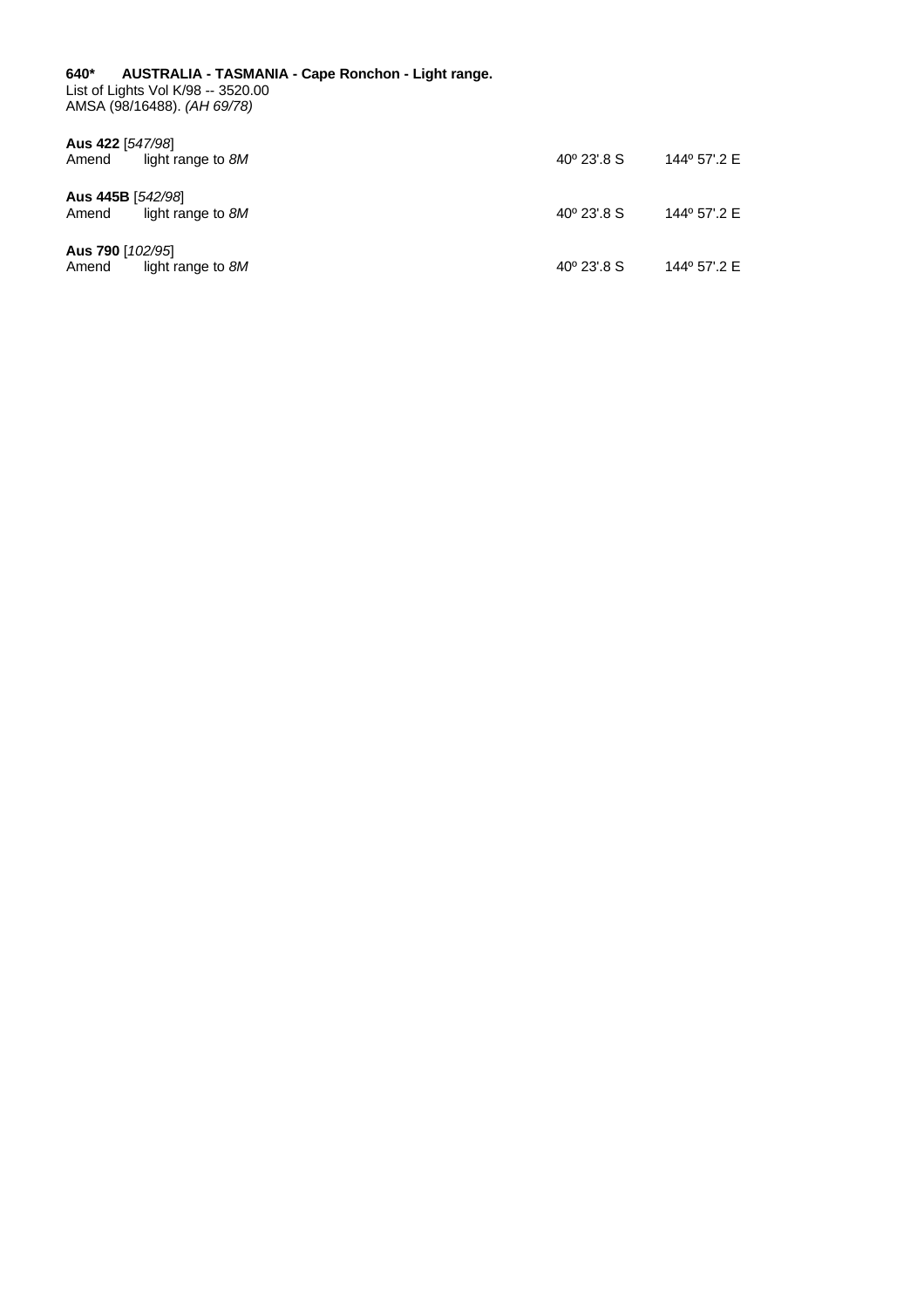<span id="page-29-0"></span>**641\* AUSTRALIA - VICTORIA - Westen Port - Flinders - Light.**

List of Lights Vol K/98 -- 2426.00 DG Sadler (98/16415). *(AH 59/78)*

#### **Aus 150** [*479/98*]

Amend red light sector (212º - 263º) at light: to *Red* 212º - 231º (19º) *Green* 231º - 263º (32º)

38º 28'.55 S 145º 01'.75 E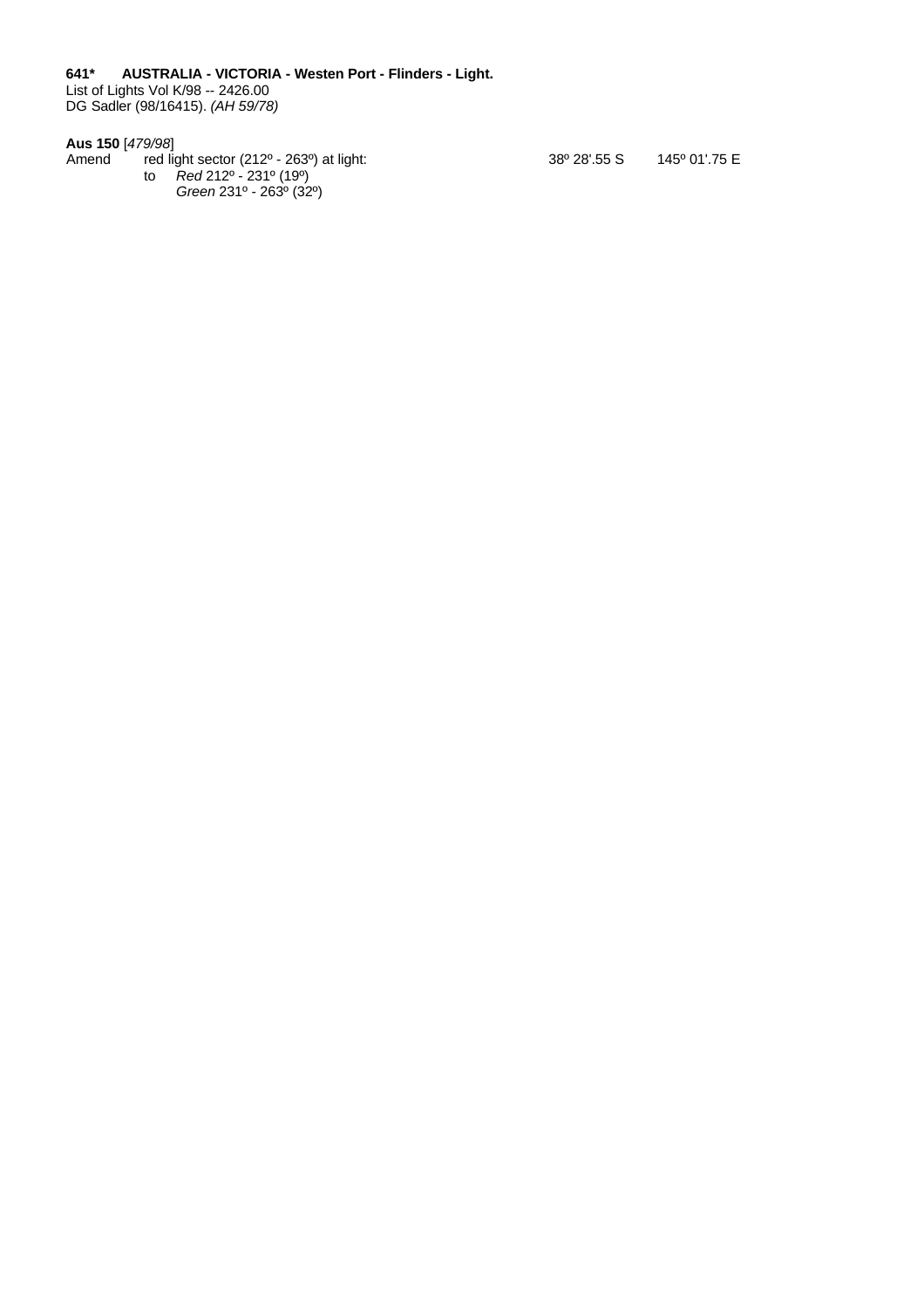#### <span id="page-30-0"></span>**642\* AUSTRALIA - VICTORIA - Western Port - Hastings Bight - Beacon re-positioned.** AHO (98/16000). *(AH59/78)*

|      | Aus 152 (plan, Hastings Bight) [478/98] |                           |                |
|------|-----------------------------------------|---------------------------|----------------|
| Move | No26 port lateral beacon                | 38 <sup>0</sup> 18'.68 S  | 145° 12'.18 E  |
|      | tΟ                                      | 38 <sup>°</sup> 18'.672 S | 145° 12'.170 E |
|      | No28 port lateral light beacon          | $38^{\circ}$ 18'.66 S     | 145° 12'.09 E  |
|      | to                                      | 38 <sup>°</sup> 18'.652 S | 145° 12'.067 E |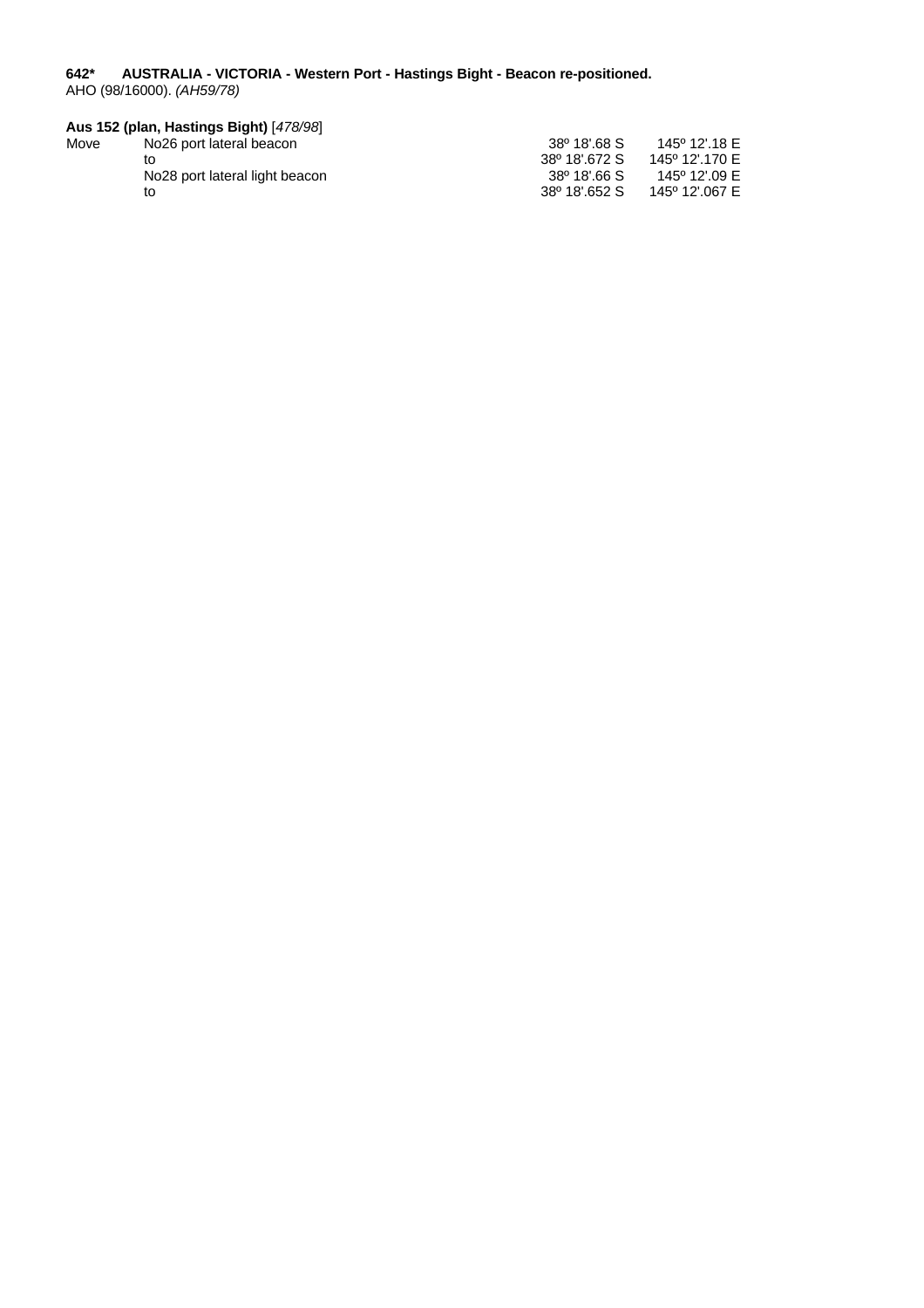#### <span id="page-31-0"></span>**643\* AUSTRALIA - VICTORIA - Western Port - Eastern Entrance - The Narrows - Beacons; cable.** Parks Victoria (98/16231). *(AH 59/9,125)*

# **Aus 150 (plan, Eastern Entrance to Western Port)** [*641/98*] disused submarine cable between 38º 31'.23 S 145º 22'.03 E legend, *No16,* at light beacon 38º 29'.94 S 145º 22'.78 E **Aus 150 (plan, The Narrows)** disused submarine cable between 38º 31'.02 S 145º 21'.67 E<br>38º 31'.23 S 145º 22'.03 E 38º 31'.23 S 145º 22'.03 E<br>38º 31'.22 S 145º 21'.72 E legend, *No4*, at beacon Delete starboard lateral beacon No5 38° 31'.16 S 145° 21'.96 E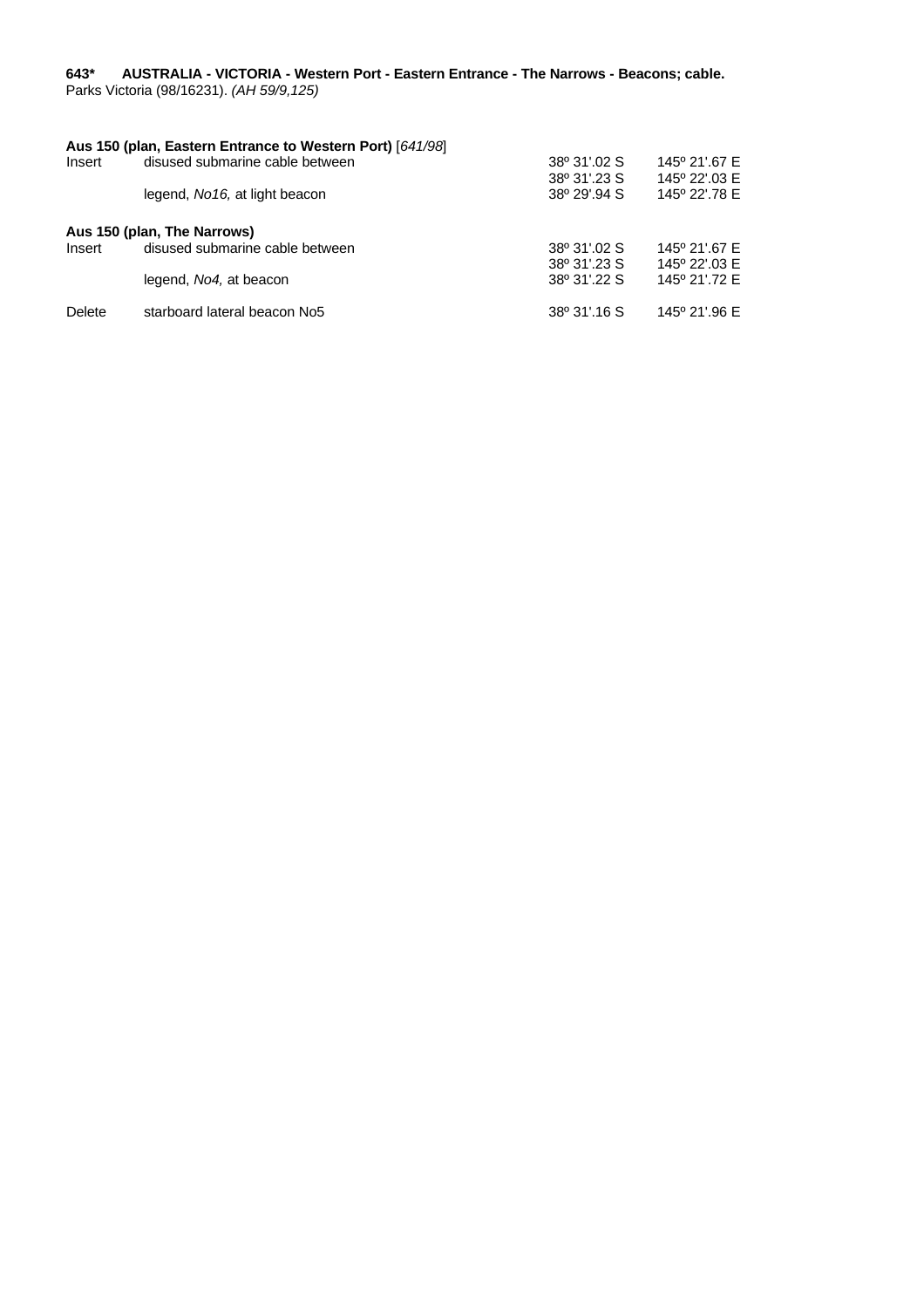#### <span id="page-32-0"></span>**644(T)/98 AUSTRALIA - QUEENSLAND - Southport - Gold Coast Seaway - Light buoys.** *Date* - Until further notice

DOTQ Notice 353/98 (98/16420). *(AH 61/80)*

Light buoys exist in position as follows:

| Lat S        | Long E        | Remarks                       |
|--------------|---------------|-------------------------------|
| 27° 55'.63 S | 153º 24'.42 E | Port lateral Fl. R. 2.5s      |
| 27º 55'.45 S | 153º 24'.52 E | Starboard lateral Fl. G. 2.5s |

**Chart temporarily affected - Aus 814.**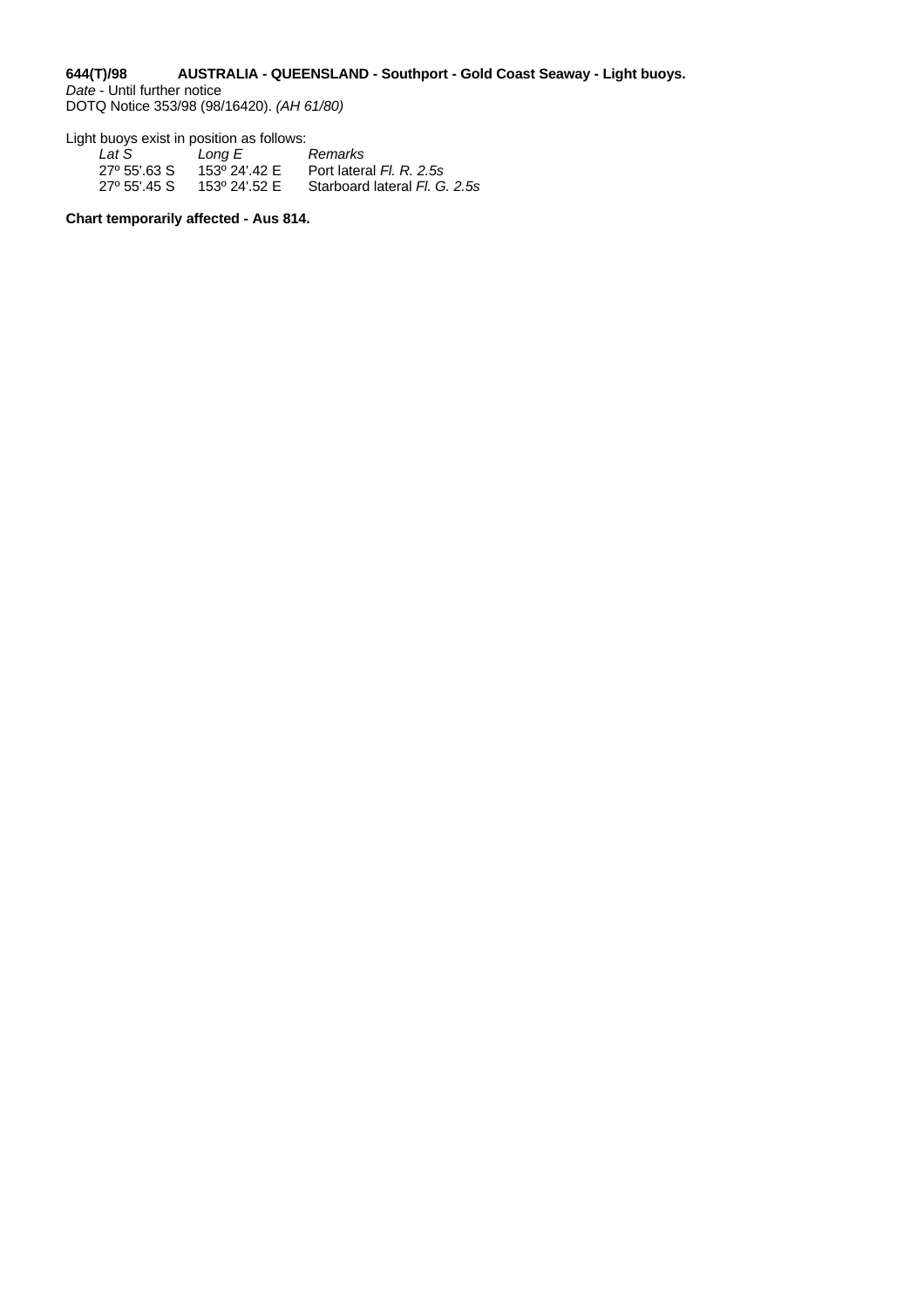<span id="page-33-0"></span>**645(T)/98 AUSTRALIA - QUEENSLAND - Repulse Bay - Laguna Quays - Dredging completed.** *Former Notices* - 619(T)/97 & 148(T)/98 are cancelled DOTQ Notice 360/98 (98/16651). *(AH 58/22)*

Cancel this notice on receipt

**Chart formerly affected - Aus 824**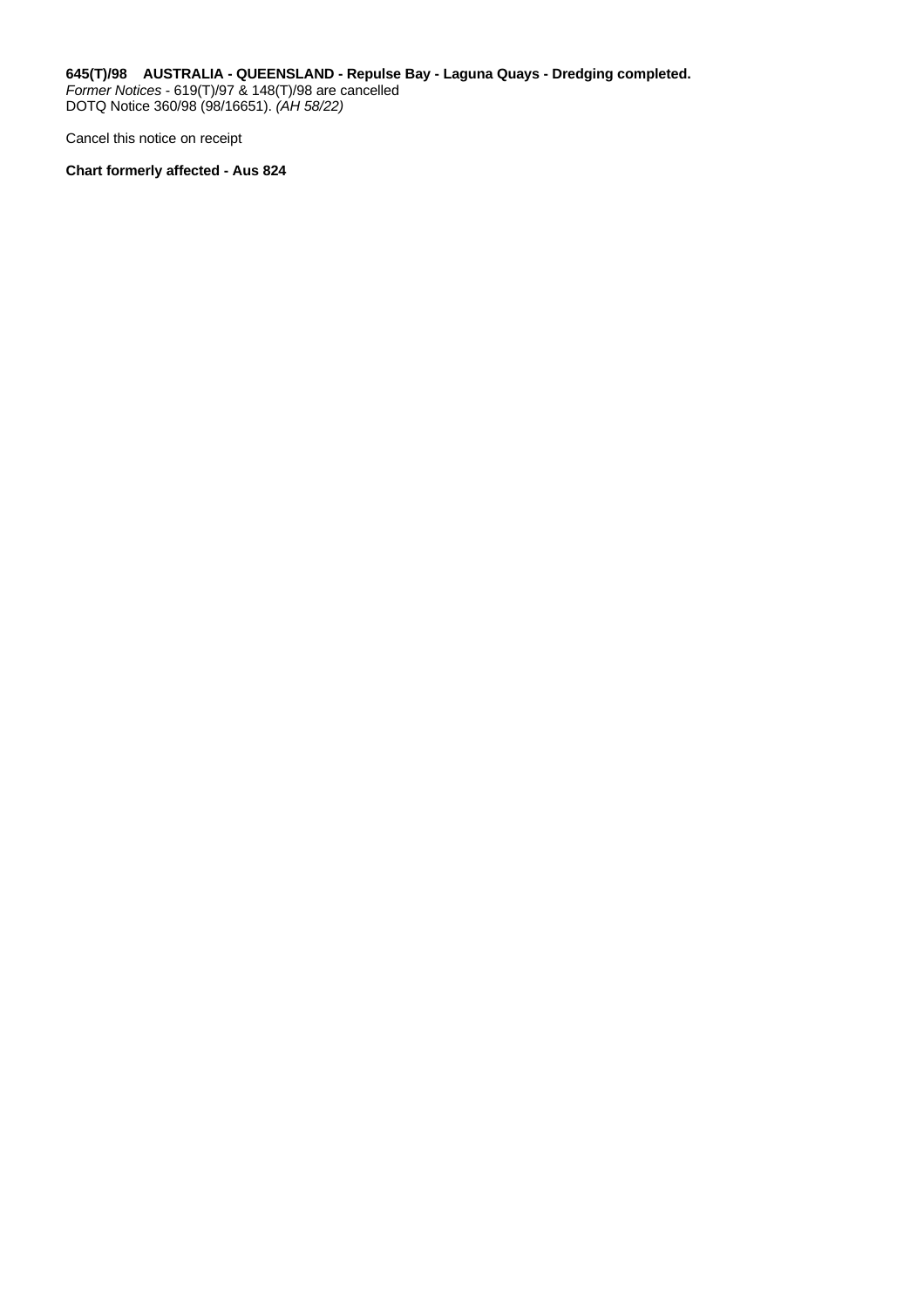<span id="page-34-0"></span>**646(T)/98 AUSTRALIA - QUEENSLAND - Abel Point - Obstruction removed.** *Former Notice* - 513(T)/98 is cancelled DOTQ Notice 362/98 (98/16651). *(AH 58/126)*

Cancel this notice on receipt.

**Chart formerly affected - Aus 252**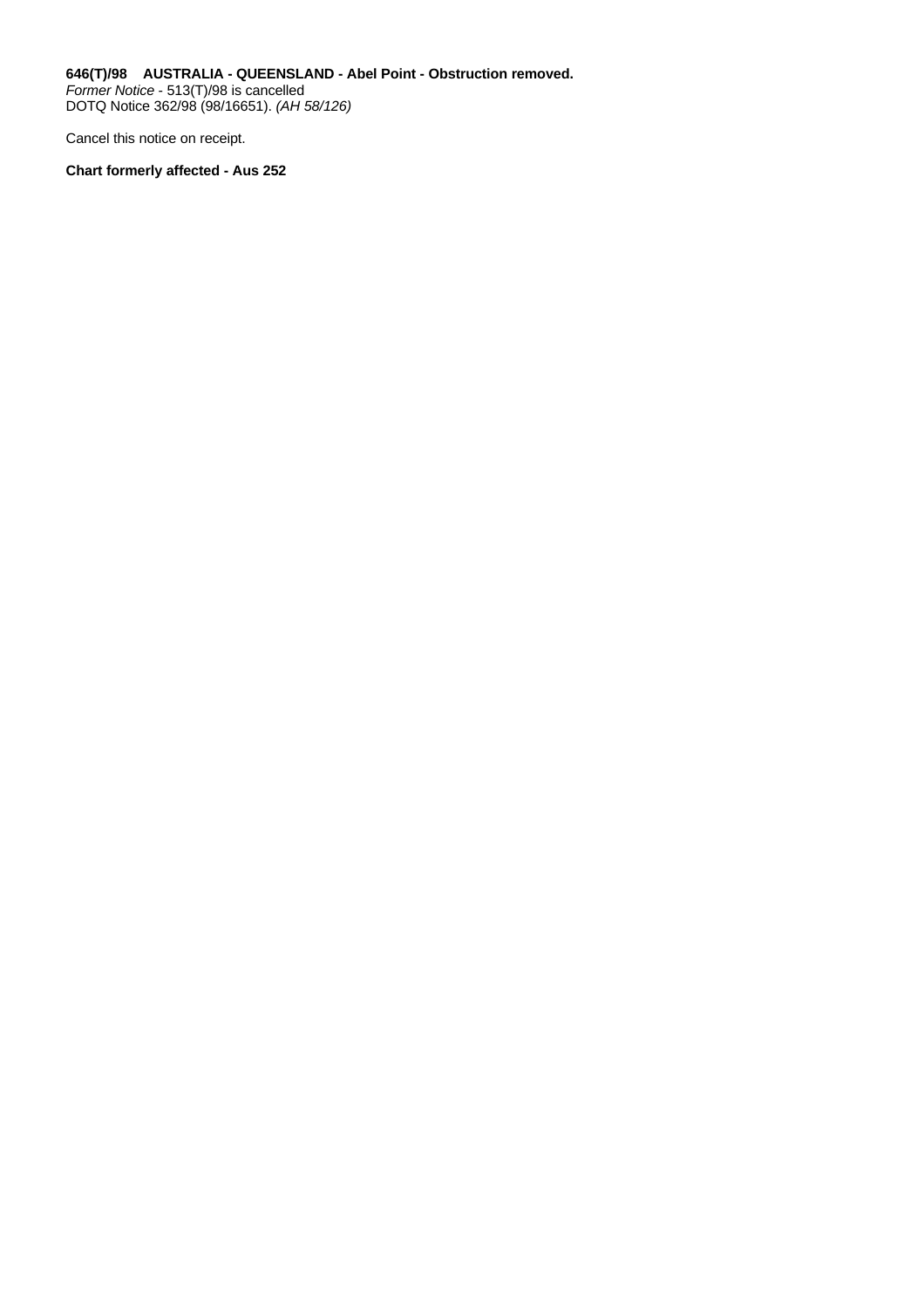#### <span id="page-35-0"></span>**647(T)/98 AUSTRALIA - QUEENSLAND - Townsville - Depth information.** *Former Notice* - 193(T)/98 is cancelled DOTQ Notice 354/98 (98/16557). *(AH 58/22)*

Available depth of berth and channels as at 29 September 1998: *Metres*

|         |                                  | wetres |
|---------|----------------------------------|--------|
|         | Sea Channel                      | 11.7   |
|         | Platypus Channel                 | 11.7   |
|         | Outer Harbour:                   |        |
|         | <b>Arrival Channel</b>           | 7.8    |
| $\ast$  | Departure Channel                | 11.7   |
| $\ast$  | Berth No 11                      | 12.2   |
|         | Inner Harbour:                   |        |
|         | Harbour                          | 11.7   |
|         | Berths:                          |        |
|         | No 1                             | 12.2   |
|         | No 2                             | 12.0   |
|         | No 3                             | 12.1   |
|         | No 4                             | 10.6   |
|         | No 7                             | 11.2   |
|         | No 8                             | 10.3   |
| *       | No 9                             | 12.3   |
|         | No 10                            | 9.8    |
| $\star$ | Between No7 and No8              | 10.6   |
| $\star$ | Between No9 and No10             | 10.2   |
|         | Ross River Channel               | 1.6    |
|         | Ross River                       | 1.5    |
|         | Ross Creek                       | 1.9    |
|         | *Indicates new or revised entry. |        |

**Chart temporarily affected - Aus 256 - Aus 257.**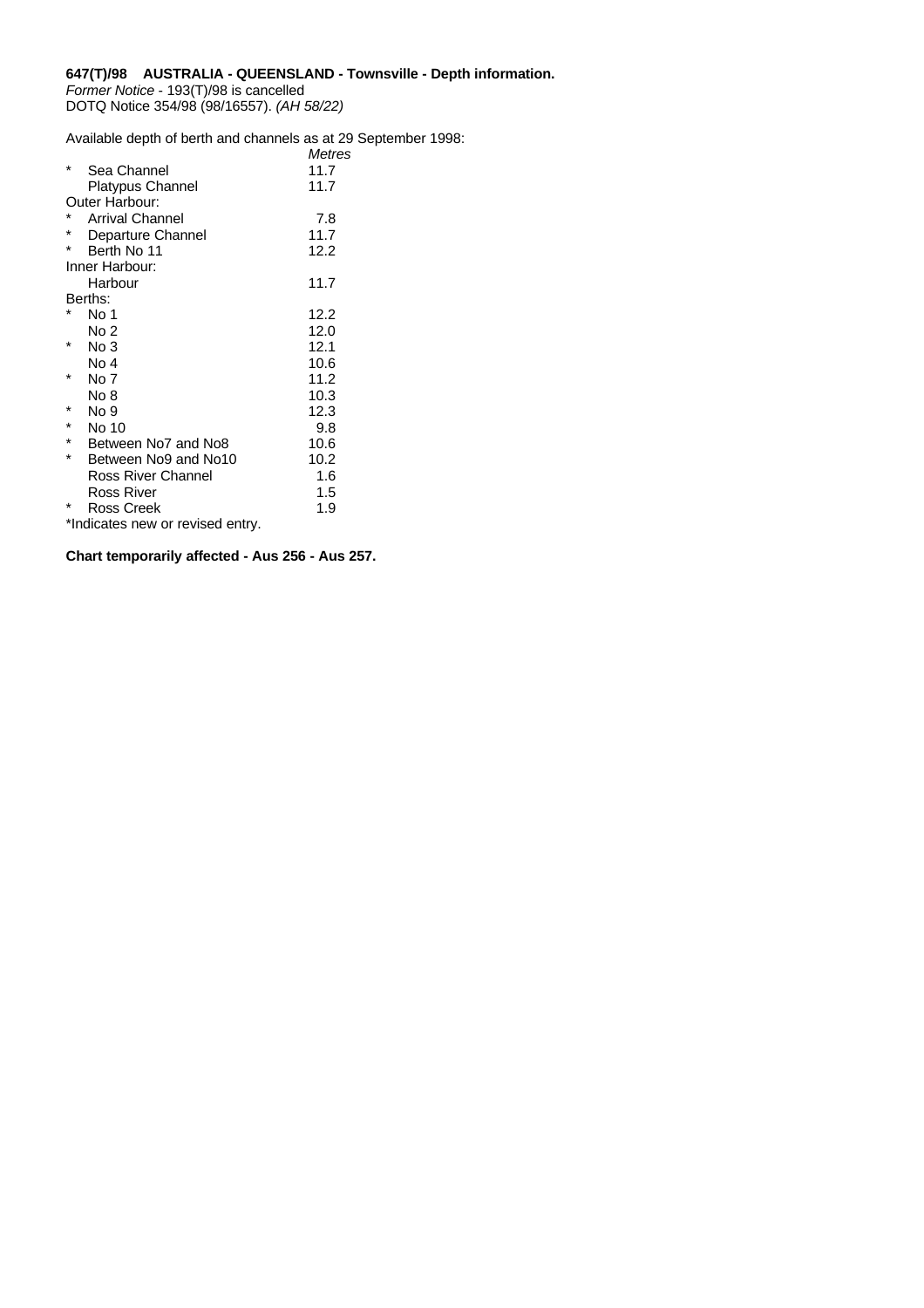<span id="page-36-0"></span>**648(T)/98 AUSTRALIA - QUEENSLAND - Halifax Bay - Wreck salvaged.** *Former Notice* - 386(T)/98 is cancelled DOTQ Notice 356/98 (98/16557). *(AH 58/150)*

Cancel this notice on receipt

**Chart formerly affected - Aus 371 - Aus 827**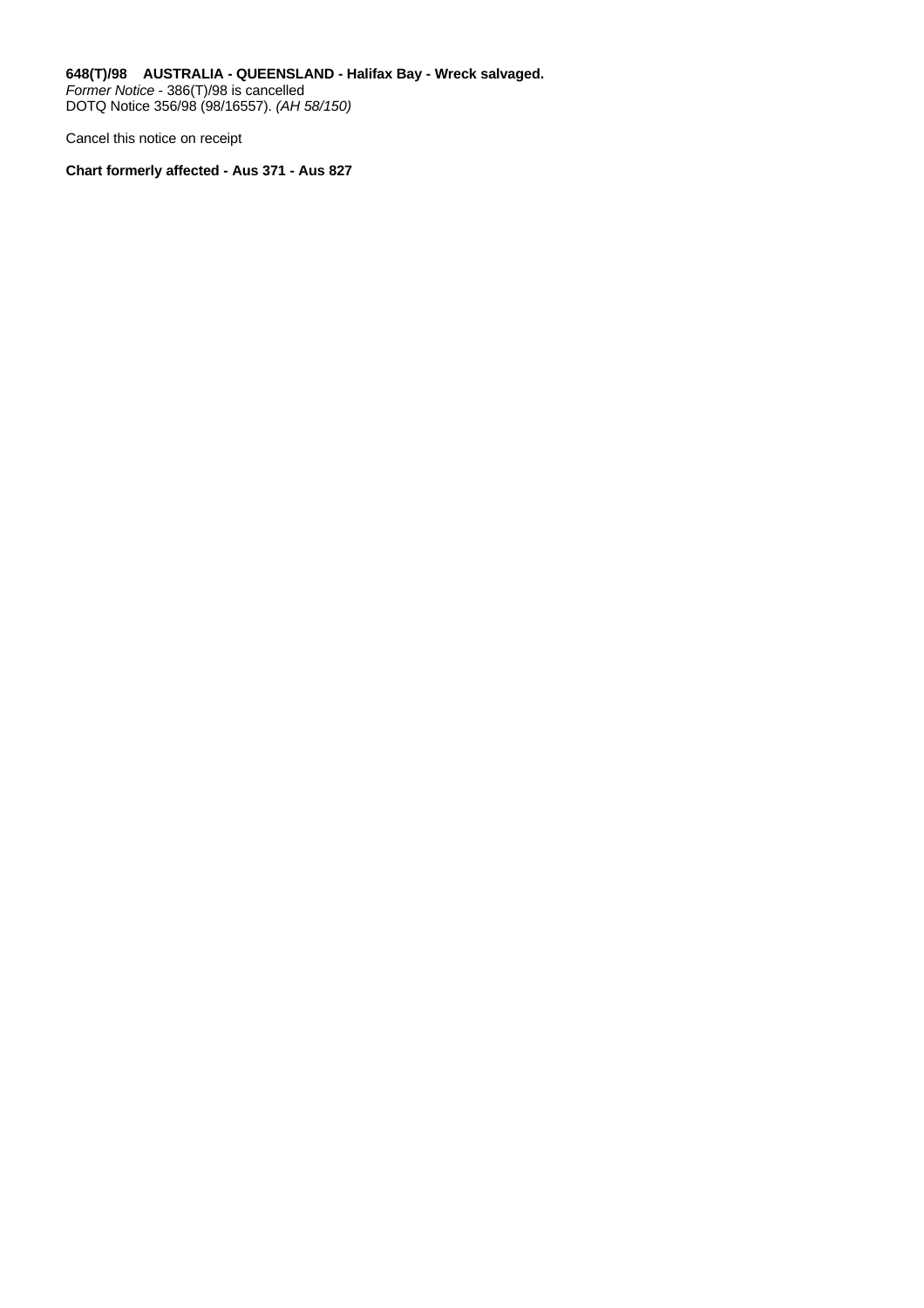#### <span id="page-37-0"></span>**649(T)/98 AUSTRALIA - TORRES STRAIT - Great North East Channel - Stephens Islet - Scientific instrument recovered.**

*Former Notice* - 487(T)/98 is cancelled Lawson & Treloar Pty Ltd. (98/16233). *(AH 70/123)*

Cancel this notice on receipt

**Chart formerly affected - Aus 840**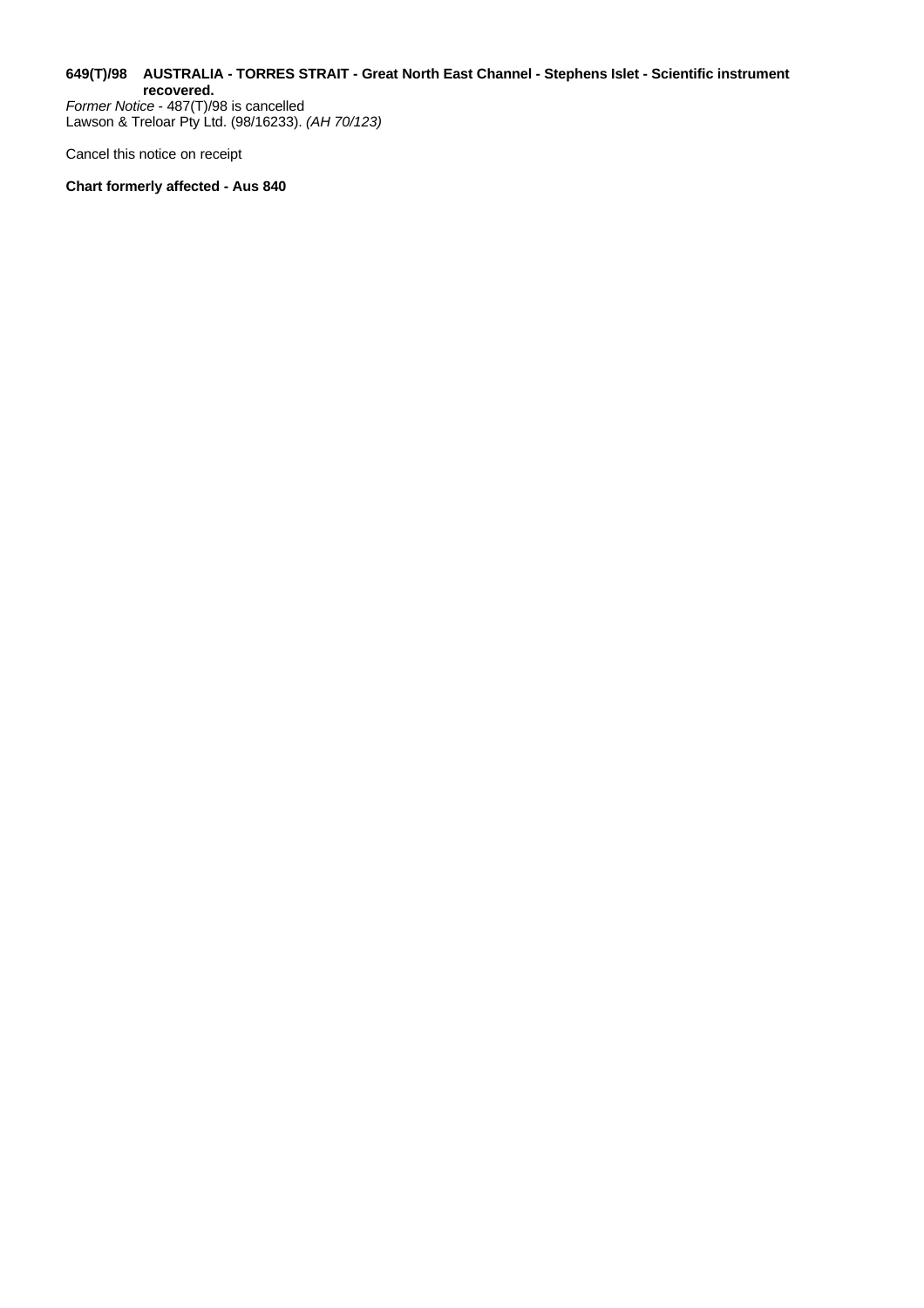#### <span id="page-38-0"></span>**650(T)/98 AUSTRALIA - VICTORIA - Port Phillip - South Channel - Light beacon destroyed; light buoy.**

*Date* - Until further notice Victorian Notice 56/98 (98/16558). *(AH 66/78,80)*

No 6 port lateral light beacon (38º 18'.29 S 144º 45'.46 E) has been destroyed. A port lateral light buoy, *Fl(3) R. 10s,* has been temporarily established in situ.

**Chart temporarily affected - Aus 143 - Aus 158.**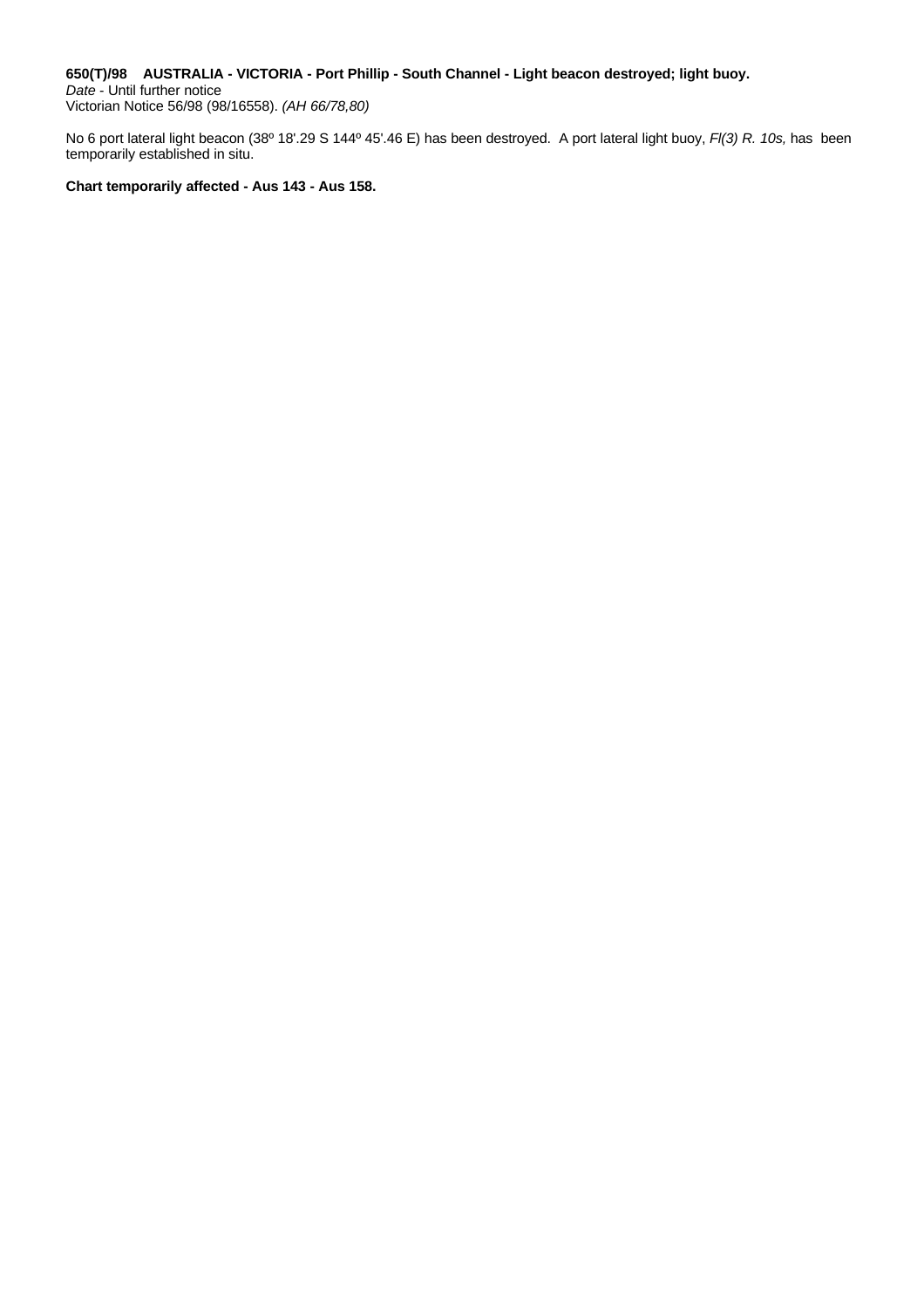### <span id="page-39-0"></span>**651(T)/98 AUSTRALIA - VICTORIA - Lakes Entrance - Waverider buoy relocated.** *Former Notice* - 518(T)/98 is cancelled

Victorian Notice 57/98 (98/16891). *(AH 59/123)*

The lit waverider buoy, *Fl(5) Y. 20s,* (37º 54'.19 S 147º 58'.09 E) has been moved to position 37º 54'.56 S 147º 59'.09 E (on Aus 357, 357A and 358 37º 54'.65 S 147º 59'.00 E).

Mariners are not to use the buoy as a mooring and should navigate with caution in the area.

**Chart temporarily affected - Aus 182 - Aus 357 - Aus 357A - Aus 358.**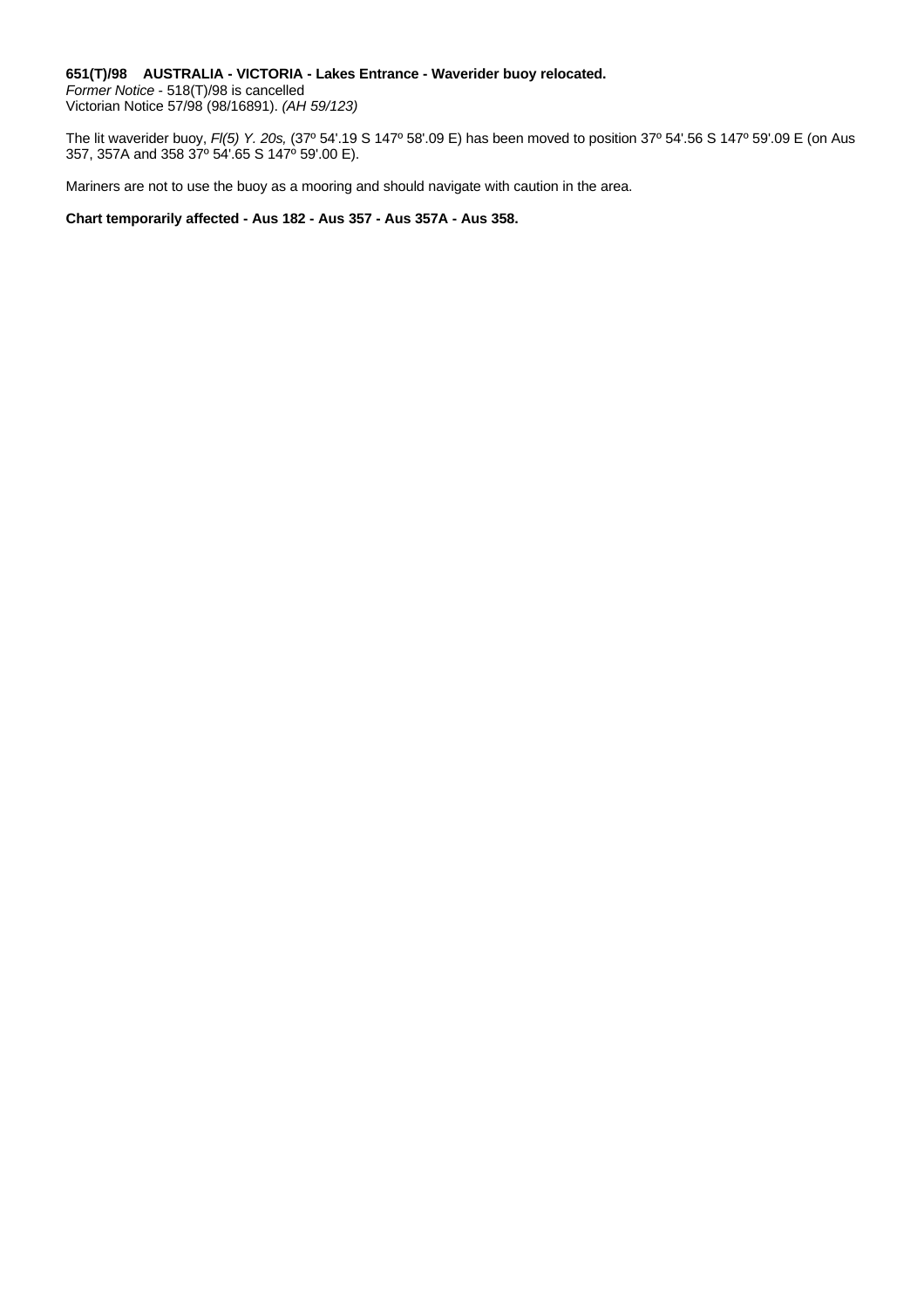#### **III NAVIGATION WARNINGS**

<span id="page-40-0"></span>*The following radio messages have been received during the period to 9 October 1998. Signal copies of these messages may be destroyed. It is recommended that the reprint of Navigational Warnings should be kept in a file or a book divided into areas. Cancellation should be made on receipt of signals and reprints.*

*Rigs on location other than those listed in the latest Section III summary are the subject of Radio Navigational Warnings. Rigs in transit will not be the subject of Warnings.*

#### **AUSCOAST WARNINGS**

- 249 N Coast. Seismic survey vessel *Geco My* towing 3.3nm cable in area 10º 00' S to 10º 50' S and 129º 25' E to 131º 00' E.
- 250 Cancelled.<br>251 Cancelled. Cancelled.
- 252 Cancelled.
- 253 Cancelled.
- 
- 254 NW Coast. Seismic survey vessel *Rig Seismic* towing 1.0nm cable in area 19º 40' S to 19º 55' S and 115º 35' E to 115º 55' E.
- 255 NW Coast. Seismic survey vessel *Western Horizon* towing 2.5nm cable in area 22º 00' S to 23º 15' S and 112º 30' E to 113º 45' E.
- 256 SW Coast. Fisheries research activity from 6 to 26 October in areas:
	- (a) 30º 54' S to 31º 05' S and 114º 54' E to 115º 08' E
	- (b) 29º 09' S to 29º 33' S and 114º 23' E to 114º 43' E
	- (c) West of the Abrolhos islands to depths of 100 metres.
- 257 SE Coast. Cape Schanck DGPS ALRS 3156 (38º 30' S 144º 53' E) temporarily discontinued.
- 258 SE Coast Round Hill light K3535 position 41º 03'.9 S 145º 57'.8 E green sector removed, red sector 106º 135º, white sector 135º - 292º .
- 259 SW Coast. Fremantle fairway buoy altered in position 31º 57'.205 S 115º 38'.736 E.

#### **NAVAREA X WARNINGS**

- 026 Cancelled.<br>027 Cancelled.
- Cancelled.
- 028 NW Coast. Seismic survey vessel *Acadian Searcher* towing 3.5nm cable in area 10º 15' S to 10º 55' S and 126º 00' E to 126º 30' E.
- 029 Cancelled.

#### **Navigational warnings in force as at 081400UTC OCT 98.**

#### **Auscoast**

**1998** 087 201 211 229 230 236 247 249 254 255 256 257 258 259.

#### **Navarea X**

**1998** 017 023 028.

#### **Summary of mobile drilling rigs as at 081400UTC OCT 98.**

| Position                 |
|--------------------------|
| 9º 45'.5 S 128º 01'.6 E  |
| 10° 47'.4 S 126° 06'.6 E |
| 10° 37'.6 S 126° 01'.7 E |
| 13º 30'.2 S 123º 32'.1 E |
| 20° 26' 0 S 115° 06' 5 E |
| 20° 31'.0 S 114° 48'.0 E |
| 39° 57'.8 S 145° 15'.3 E |
|                          |

#### **NAVAREA XIV WARNINGS**

180 Cancelled.

181 Cancelled.

182 New Zealand. North Island. Mahia Penla. Semi submerged bridge and upper super structure of MV *Total Eclipse* reported in position 39º 32' S 178º 04' E at 290330Z SEP 98.

#### **Navarea XIV warnings in force as at 080001UTC OCT 98.**

175 182.